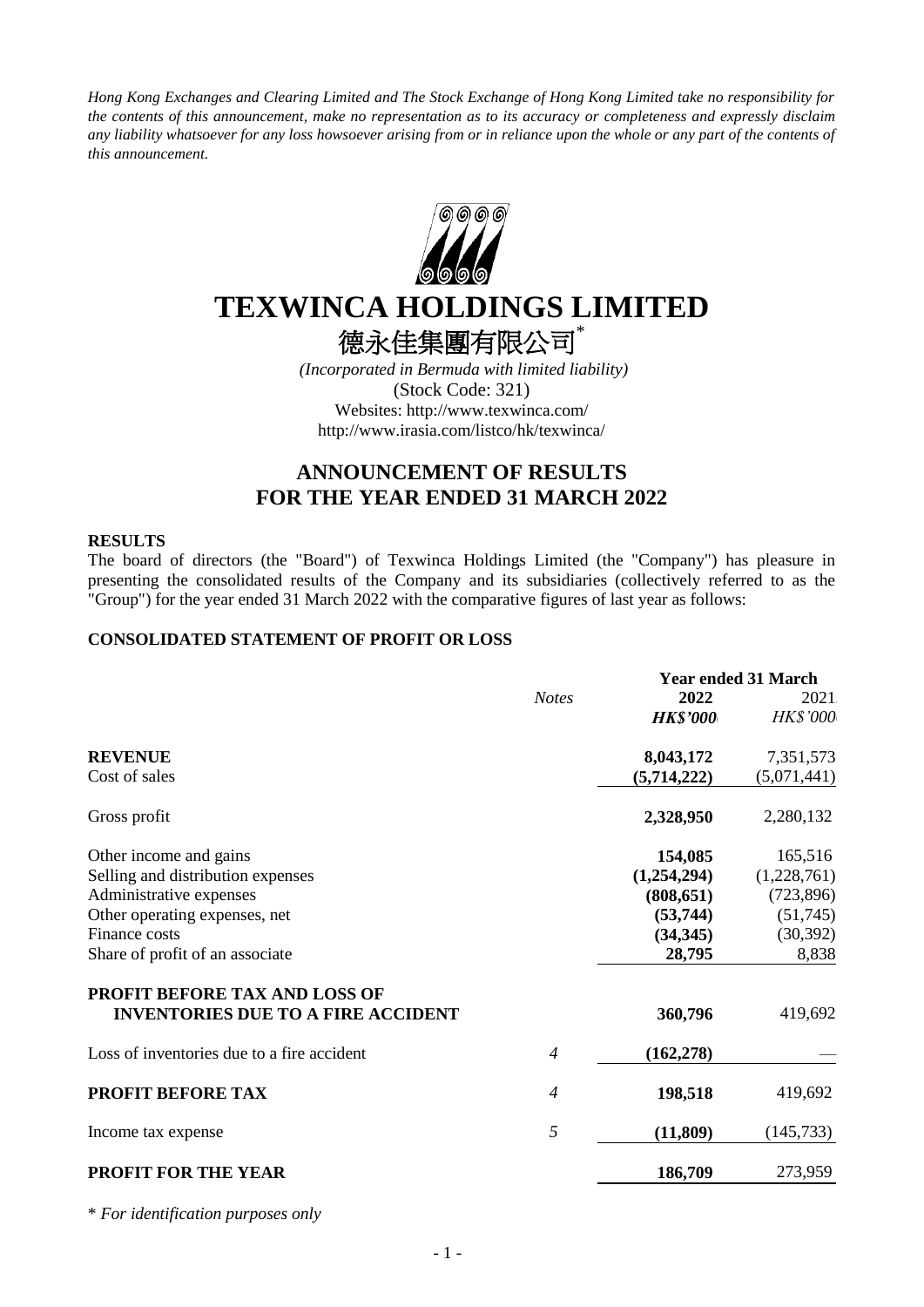|                                                                                            |             | <b>Year ended 31 March</b> |                 |
|--------------------------------------------------------------------------------------------|-------------|----------------------------|-----------------|
|                                                                                            | <b>Note</b> | 2022                       | 2021            |
|                                                                                            |             | <b>HK\$'000</b>            | <b>HK\$'000</b> |
| Attributable to:                                                                           |             |                            |                 |
| Ordinary equity holders of the Company                                                     |             | 191,064                    | 274,213         |
| Non-controlling interests                                                                  |             | (4,355)                    | (254)           |
|                                                                                            |             | 186,709                    | 273,959         |
| <b>EARNINGS PER SHARE ATTRIBUTABLE TO</b><br><b>ORDINARY EQUITY HOLDERS OF THE COMPANY</b> |             |                            |                 |
| Basic and diluted <i>(HK cents)</i>                                                        |             | 13.8                       | 19.8            |

Details of the dividends for the year are disclosed in note 6 to the announcement.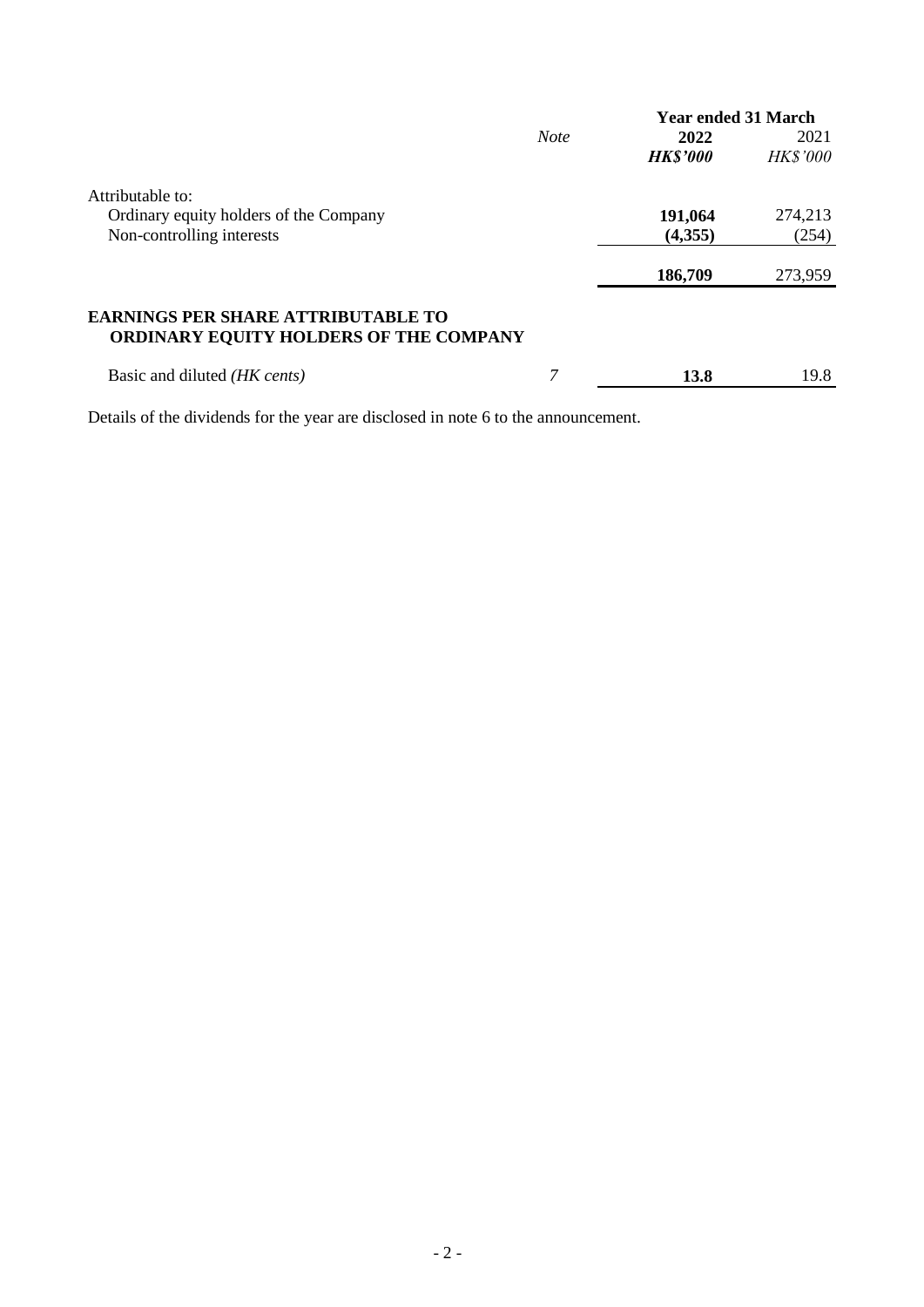# **CONSOLIDATED STATEMENT OF COMPREHENSIVE INCOME**

|                                                           | <b>Year ended 31 March</b> |                 |  |  |
|-----------------------------------------------------------|----------------------------|-----------------|--|--|
|                                                           | 2022                       | 2021            |  |  |
|                                                           | <b>HK\$'000</b>            | <b>HK\$'000</b> |  |  |
| <b>PROFIT FOR THE YEAR</b>                                | 186,709                    | 273,959         |  |  |
| <b>OTHER COMPREHENSIVE INCOME</b>                         |                            |                 |  |  |
| Other comprehensive income that may be reclassified to    |                            |                 |  |  |
| profit or loss in subsequent periods:                     |                            |                 |  |  |
| Exchange differences on translation of foreign operations | 95,096                     | 264,666         |  |  |
| <b>OTHER COMPREHENSIVE INCOME FOR THE</b>                 |                            |                 |  |  |
| YEAR, NET OF TAX                                          | 95,096                     | 264,666         |  |  |
| <b>TOTAL COMPREHENSIVE INCOME FOR THE YEAR</b>            | 281,805                    | 538,625         |  |  |
|                                                           |                            |                 |  |  |
| Attributable to:                                          |                            |                 |  |  |
| Ordinary equity holders of the Company                    | 286,076                    | 538,876         |  |  |
| Non-controlling interests                                 | (4,271)                    | (251)           |  |  |
|                                                           | 281,805                    | 538,625         |  |  |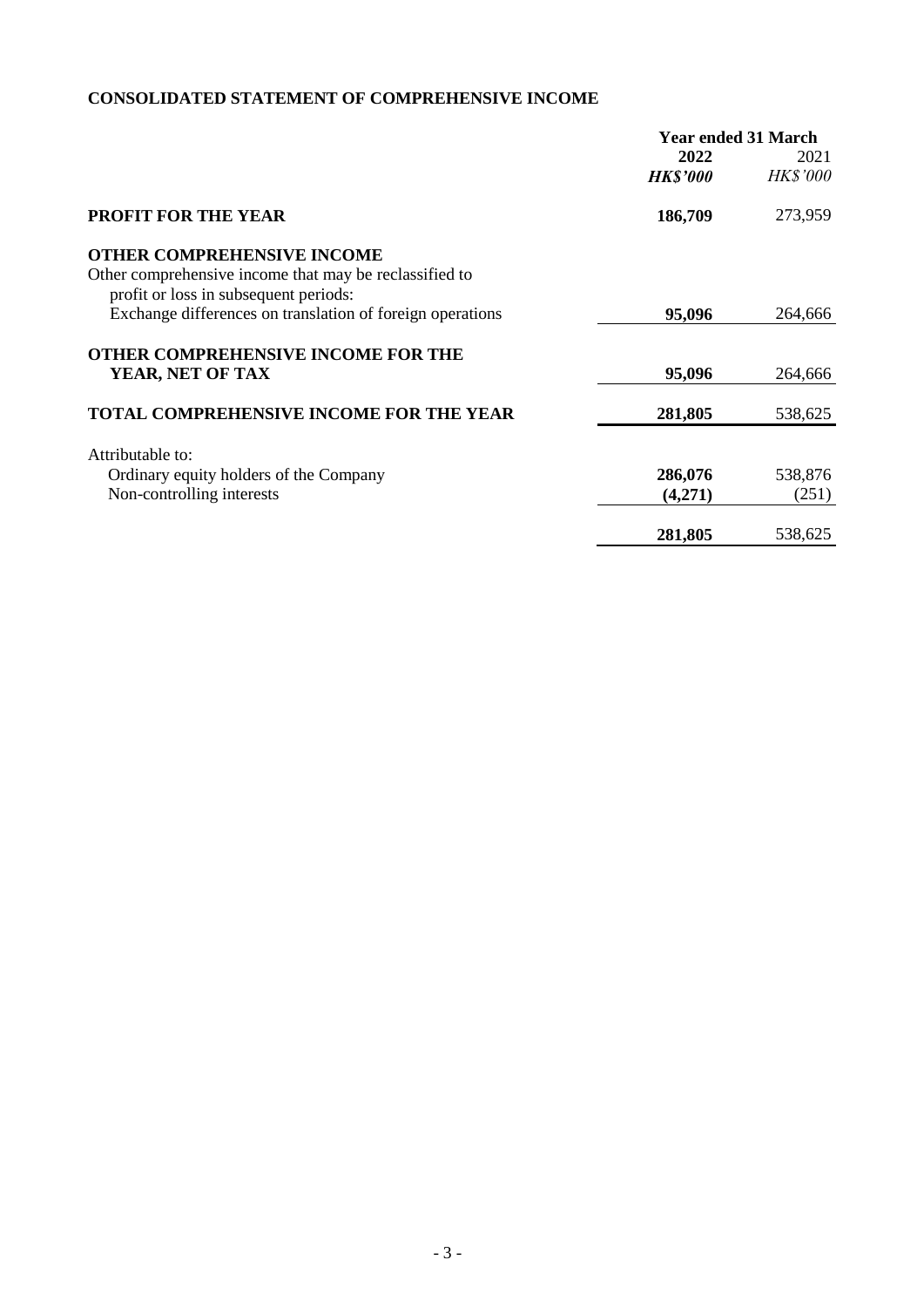# **CONSOLIDATED STATEMENT OF FINANCIAL POSITION**

|                                                       |              |                 | 31 March  |  |
|-------------------------------------------------------|--------------|-----------------|-----------|--|
|                                                       | <b>Notes</b> | 2022            | 2021      |  |
|                                                       |              | <b>HK\$'000</b> | HK\$'000  |  |
| <b>NON-CURRENT ASSETS</b>                             |              |                 |           |  |
| Property, plant and equipment                         |              | 1,139,878       | 1,146,482 |  |
| Right-of-use assets                                   |              | 524,651         | 530,753   |  |
| Investment properties                                 |              | 532,077         | 517,995   |  |
| Construction in progress                              |              | 128,657         | 28,358    |  |
| Trademarks                                            |              | 33,293          | 33,293    |  |
| Investment in an associate                            |              |                 | 7,126     |  |
| Prepayments                                           |              | 14,530          | 23,752    |  |
| Long term rental deposits                             |              | 69,518          | 93,029    |  |
| Financial assets at fair value through profit or loss |              | 50,786          | 70,683    |  |
| Long term debt instruments at amortised cost          |              | 30,102          | 45,241    |  |
| Deferred tax assets                                   |              |                 |           |  |
|                                                       |              | 73,293          | 39,261    |  |
| Total non-current assets                              |              | 2,596,785       | 2,535,973 |  |
| <b>CURRENT ASSETS</b>                                 |              |                 |           |  |
| Inventories                                           |              | 2,484,148       | 2,388,533 |  |
| Trade receivables                                     | 8            | 906,551         | 894,881   |  |
| <b>Bills</b> receivable                               |              | 219,877         | 262,320   |  |
| Prepayments, deposits and other receivables           |              | 316,793         | 893,593   |  |
| Financial assets at fair value through profit or loss |              | 2,346           | 2,346     |  |
| Debt instruments at amortised cost                    |              | 79,009          | 60,653    |  |
| Derivative financial assets                           |              | 8,251           | 1,802     |  |
| Cash and cash equivalents                             |              | 2,363,988       | 1,700,293 |  |
| Total current assets                                  |              | 6,380,963       | 6,204,421 |  |
| <b>CURRENT LIABILITIES</b>                            |              |                 |           |  |
| Trade payables                                        | 9            | 908,449         | 858,693   |  |
| Bills payable                                         |              | 10,108          | 2,388     |  |
| Other payables and accrued liabilities                |              | 580,686         | 654,320   |  |
| Lease liabilities                                     |              | 176,824         | 194,809   |  |
| Derivative financial liabilities                      |              | 5,395           | 2,527     |  |
| Interest-bearing bank borrowings                      |              | 1,308,278       | 855,330   |  |
| Tax payable                                           |              | 42,875          | 304,338   |  |
| Total current liabilities                             |              | 3,032,615       | 2,872,405 |  |
|                                                       |              |                 |           |  |
| NET CURRENT ASSETS                                    |              | 3,348,348       | 3,332,016 |  |
| <b>TOTAL ASSETS LESS CURRENT LIABILITIES</b>          |              | 5,945,133       | 5,867,989 |  |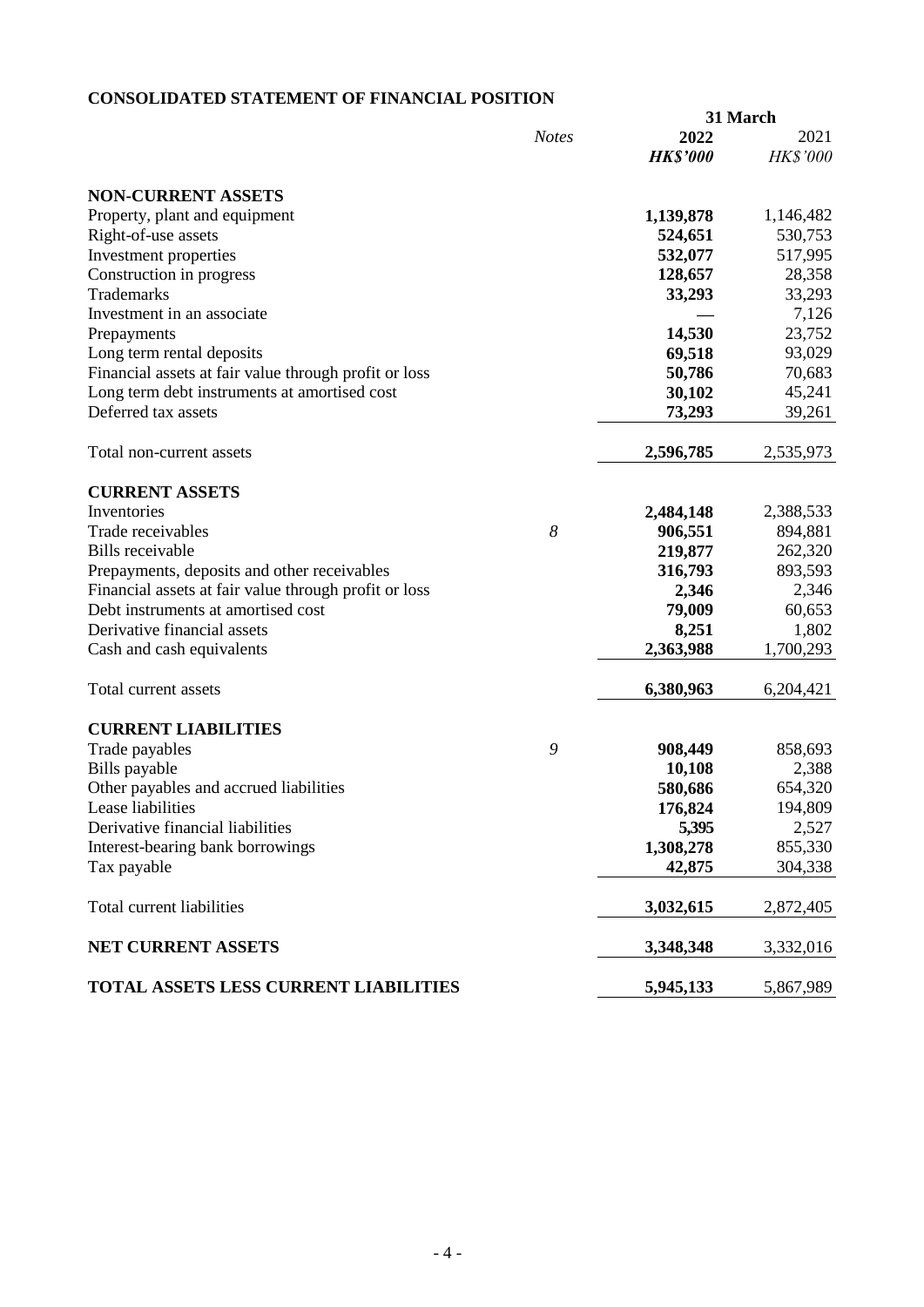|                                                               | 31 March        |                 |  |
|---------------------------------------------------------------|-----------------|-----------------|--|
|                                                               | 2022            | 2021            |  |
|                                                               | <b>HK\$'000</b> | <b>HK\$'000</b> |  |
| <b>NON-CURRENT LIABILITIES</b>                                |                 |                 |  |
| Other payables and accrued liabilities                        | 9,160           | 14,853          |  |
| Lease liabilities                                             | 400,412         | 346,178         |  |
| Deferred tax liabilities                                      | 100,042         | 107,205         |  |
| Total non-current liabilities                                 | 509,614         | 468,236         |  |
| Net assets                                                    | 5,435,519       | 5,399,753       |  |
| <b>EQUITY</b>                                                 |                 |                 |  |
| Equity attributable to ordinary equity holders of the Company |                 |                 |  |
| Issued capital                                                | 69,085          | 69,085          |  |
| Reserves                                                      | 5,230,119       | 5,192,749       |  |
| Proposed final dividend                                       | 138,170         | 138,170         |  |
|                                                               | 5,437,374       | 5,400,004       |  |
| Non-controlling interests                                     | (1,855)         | (251)           |  |
| Total equity                                                  | 5,435,519       | 5,399,753       |  |
|                                                               |                 |                 |  |

#### *Notes:*

#### **1. Basis of preparation**

These consolidated financial statements have been prepared in accordance with Hong Kong Financial Reporting Standards ("HKFRSs") (which include all Hong Kong Financial Reporting Standards, Hong Kong Accounting Standards ("HKASs") and Interpretations) issued by the Hong Kong Institute of Certified Public Accountants ("HKICPA"), accounting principles generally accepted in Hong Kong and the disclosure requirements of the Hong Kong Companies Ordinance. These consolidated financial statements have been prepared under the historical cost convention, except for investment properties, certain buildings included in property, plant and equipment, financial assets at fair value through profit or loss and derivative financial assets and liabilities which have been measured at fair value. These consolidated financial statements are presented in Hong Kong dollars ("HK\$") and all values are rounded to the nearest thousand except when otherwise indicated.

### **2. Changes in accounting policies and disclosures**

The Group has adopted the following revised HKFRSs for the first time for the current year's financial statements.

| Amendments to HKFRS 9. | Interest Rate Benchmark Reform - Phase 2 |
|------------------------|------------------------------------------|
| HKAS 39, HKFRS 7,      |                                          |
| HKFRS 4 and HKFRS 16   |                                          |
|                        |                                          |

Amendment to HKFRS 16 *COVID-19-Related Rent Concessions beyond 30 June 2021*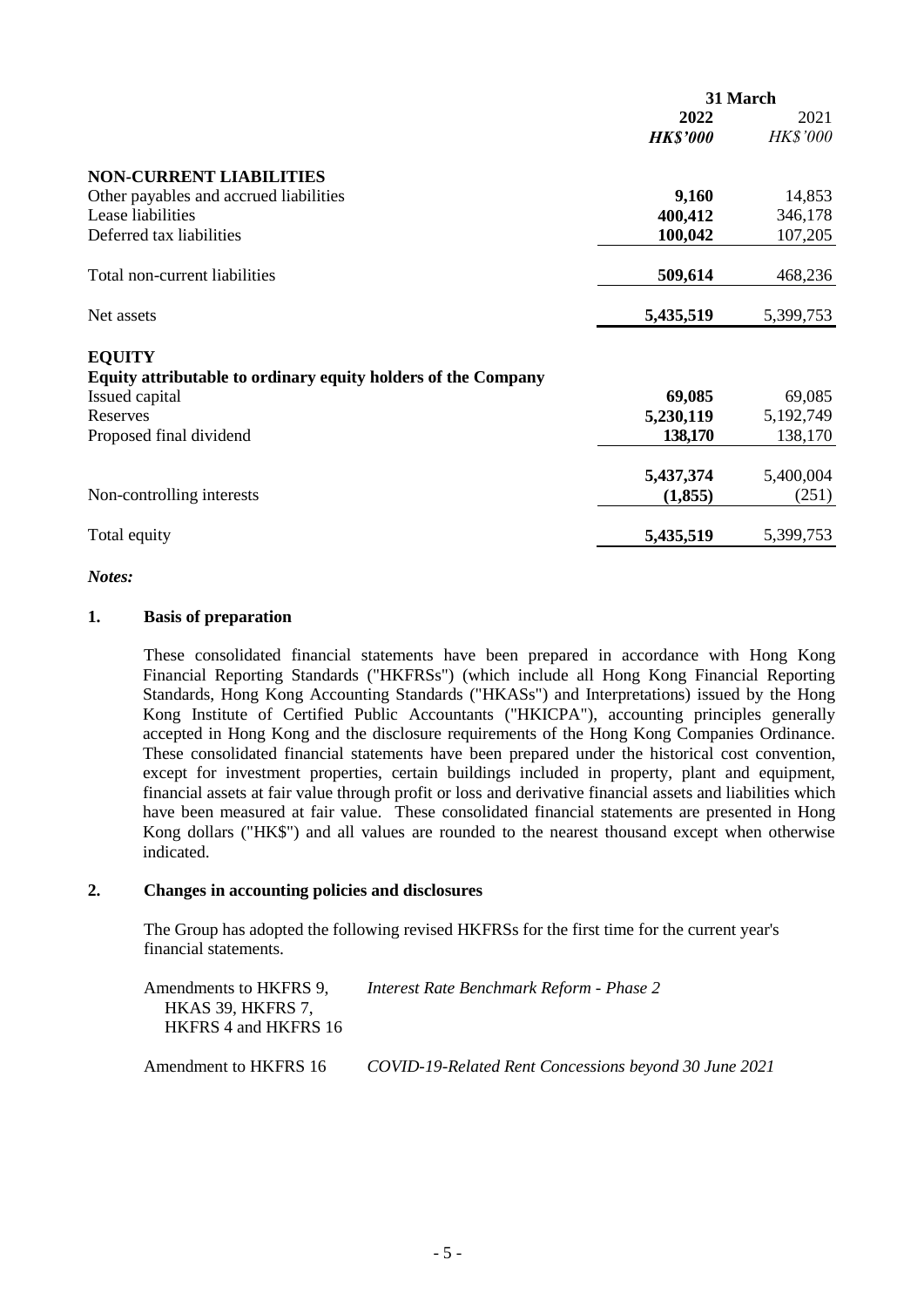The nature and the impact of the revised HKFRSs are described below:

(a) Amendments to HKFRS 9, HKAS 39, HKFRS 7, HKFRS 4 and HKFRS 16 address issues not dealt with in the previous amendments which affect financial reporting when an existing interest rate benchmark is replaced with an alternative risk-free rate ("RFR"). The amendments provide a practical expedient to allow the effective interest rate to be updated without adjusting the carrying amount of financial assets and liabilities when accounting for changes in the basis for determining the contractual cash flows of financial assets and liabilities, if the change is a direct consequence of the interest rate benchmark reform and the new basis for determining the contractual cash flows is economically equivalent to the previous basis immediately preceding the change. In addition, the amendments permit changes required by the interest rate benchmark reform to be made to hedge designations and hedge documentation without the hedging relationship being discontinued. Any gains or losses that could arise on transition are dealt with through the normal requirements of HKFRS 9 to measure and recognise hedge ineffectiveness. The amendments also provide a temporary relief to entities from having to meet the separately identifiable requirement when an RFR is designated as a risk component. The relief allows an entity, upon designation of the hedge, to assume that the separately identifiable requirement is met, provided the entity reasonably expects the RFR risk component to become separately identifiable within the next 24 months. Furthermore, the amendments require an entity to disclose additional information to enable users of financial statements to understand the effect of interest rate benchmark reform on an entity's financial instruments and risk management strategy.

The Group had certain interest-bearing bank borrowings denominated in Hong Kong dollars based on the Hong Kong Interbank Offered Rate ("HIBOR") as at 31 March 2022. The Group expects that HIBOR will continue to exist and the interest rate benchmark reform has not had an impact on the Group's HIBOR-based borrowings. If the interest rates of these borrowings and interest rate swap are replaced by RFRs in a future period, the Group will apply the abovementioned practical expedient upon the modification of these instruments provided that the "economically equivalent" criterion is met.

(b) Amendment to HKFRS 16 issued in April 2021 extends the availability of the practical expedient for lessees to elect not to apply lease modification accounting for rent concessions arising as a direct consequence of the COVID-19 pandemic by 12 months. Accordingly, the practical expedient applies to rent concessions for which any reduction in lease payments affects only payments originally due on or before 30 June 2022, provided the other conditions for applying the practical expedient are met. The amendment is effective retrospectively for annual periods beginning on or after 1 April 2021 with any cumulative effect of initially applying the amendment recognised as an adjustment to the opening balance of retained profits at the beginning of the current accounting period. Earlier application is permitted.

The Group has adopted the amendment on 1 April 2021 and applied the practical expedient during the year ended 31 March 2022 to all rent concessions granted by the lessors that affected only payments originally due on or before 30 June 2022 as a direct consequence of the COVID-19 pandemic. A reduction in the lease payments arising from the rent concessions of HK\$4,493,000 has been accounted for as a variable lease payment by derecognising part of the lease liabilities and crediting to profit or loss for the year ended 31 March 2022. There was no impact on the opening balance of equity as at 1 April 2021.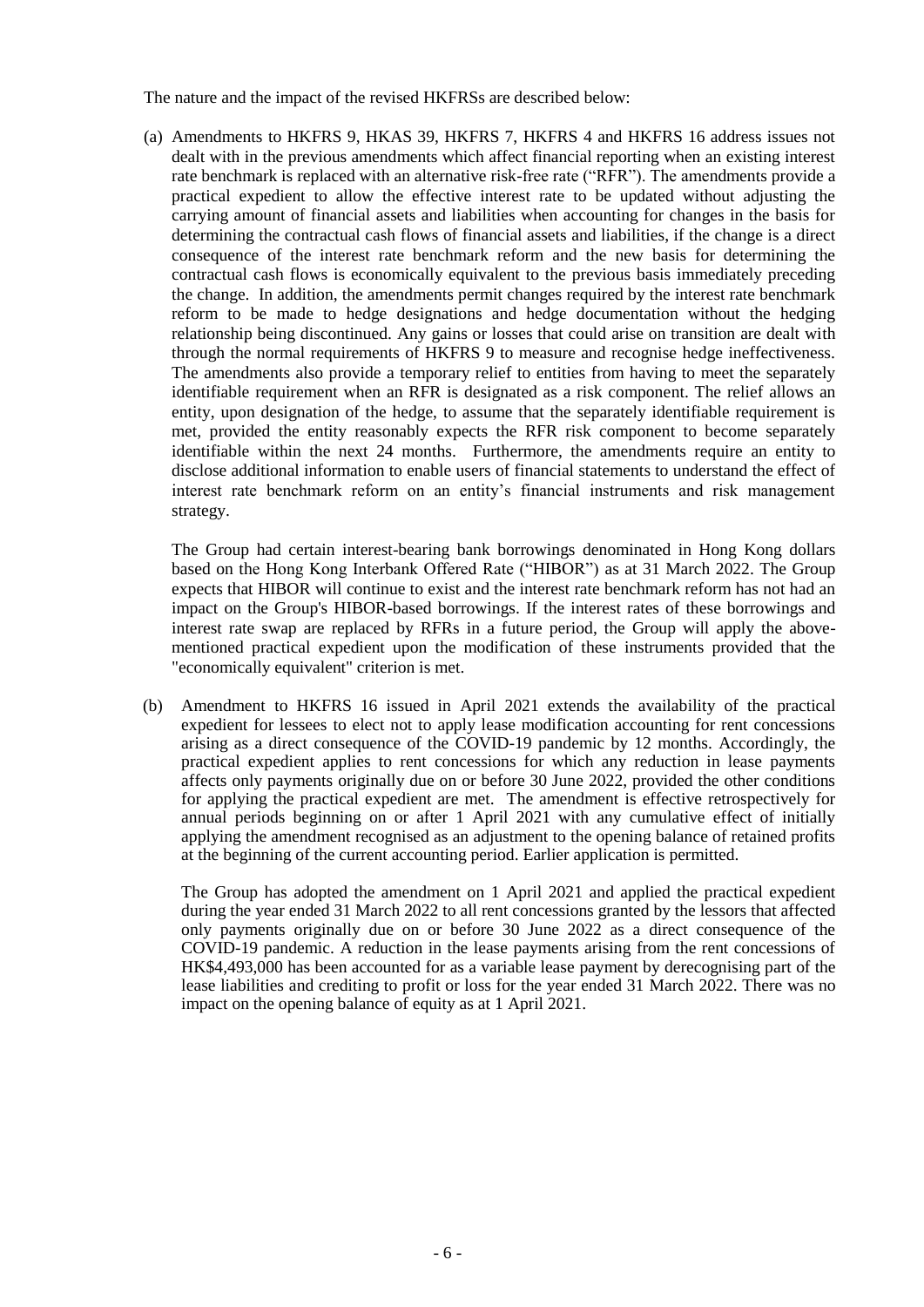# **3. Operating segment information**

For management purposes, the Group is organised into business units based on their products and services and has three reportable operating segments as follows:

- (a) the production, dyeing and sale of knitted fabric, yarn and garments segment;
- (b) the retailing and distribution of casual apparel and accessories segment; and
- (c) the "others" segment comprises, principally, the provision of franchise services and property investment.

Management monitors the results of the Group's operating segments separately for the purpose of making decisions about resource allocation and performance assessment. Segment performance is evaluated based on reportable segment profit/(loss), which is a measure of adjusted profit/(loss) before tax. The adjusted profit/(loss) before tax is measured consistently with the Group's profit before tax except interest income, loss of inventories due to a fire accident, non-lease related finance costs and share of profit of an associate, are excluded from such measurement.

Segment assets exclude time deposits, an investment in an associate and deferred tax assets as these assets are managed on a group basis.

Segment liabilities exclude interest-bearing bank borrowings, tax payable and deferred tax liabilities as these liabilities are managed on a group basis.

Intersegment sales and transfers are transacted with reference to the selling prices used for sales made to third parties at the prevailing market prices.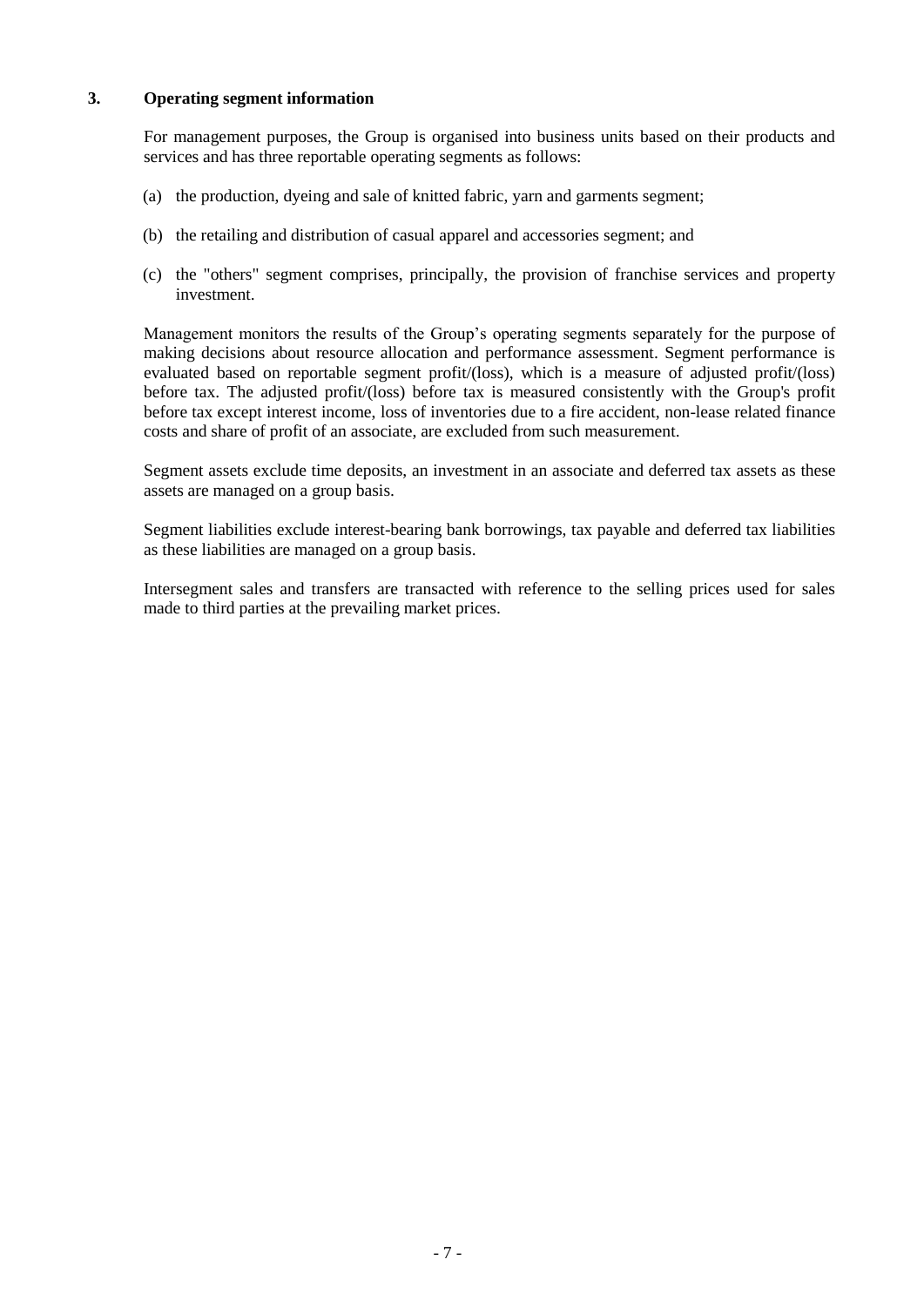(a) The following tables present revenue, profit and certain assets, liabilities and expenditures information of the Group for the years ended 31 March 2022 and 31 March 2021:

|                                                         | Production,<br>dyeing and sale of |           | <b>Retailing and</b><br>distribution of casual<br>knitted fabric, yarn |                             |                 |          |                     |                 |                     |                 |
|---------------------------------------------------------|-----------------------------------|-----------|------------------------------------------------------------------------|-----------------------------|-----------------|----------|---------------------|-----------------|---------------------|-----------------|
|                                                         | and garments                      |           | apparel and accessories                                                |                             | <b>Others</b>   |          | <b>Eliminations</b> |                 | <b>Consolidated</b> |                 |
|                                                         | 2022                              | 2021      | 2022                                                                   | 2021                        | 2022            | 2021     | 2022                | 2021            | 2022                | 2021            |
|                                                         | <b>HK\$'000</b>                   | HK\$'000  | <b>HK\$'000</b>                                                        | <b>HK\$'000</b>             | <b>HK\$'000</b> | HK\$'000 | <b>HK\$'000</b>     | <b>HK\$'000</b> | <b>HK\$'000</b>     | <b>HK\$'000</b> |
| <b>Segment revenue:</b>                                 |                                   |           |                                                                        |                             |                 |          |                     |                 |                     |                 |
| Sales to external customers                             | 5,543,575                         | 4,643,647 | 2,495,864                                                              | 2,704,904                   | 3,733           | 3,022    |                     |                 | 8,043,172           | 7,351,573       |
| Intersegment sales                                      | 154,532                           | 138,766   | 9,561                                                                  | $\overbrace{\hspace{15em}}$ | 8,334           | 8,361    | (172, 427)          | (147, 127)      |                     |                 |
| Other revenue                                           | 46,277                            | 71,821    | 35,461                                                                 | 33,942                      | 46,234          | 34,703   | (2,726)             | (2,726)         | 125,246             | 137,740         |
|                                                         |                                   |           |                                                                        |                             |                 |          |                     |                 |                     |                 |
|                                                         | 5,744,384                         | 4,854,234 | 2,540,886                                                              | 2,738,846                   | 58,301          | 46,086   | (175, 153)          | (149, 853)      | 8,168,418           | 7,489,313       |
| <b>Segment results</b>                                  | 563,944                           | 566,653   | (288,795)                                                              | (199, 127)                  | 22,383          | 42,918   | 12,887              | (19,630)        | 310,419             | 390,814         |
| Reconciliation:                                         |                                   |           |                                                                        |                             |                 |          |                     |                 |                     |                 |
| Interest income                                         |                                   |           |                                                                        |                             |                 |          |                     |                 | 28,839              | 27,776          |
| Loss of inventories due to a fire accident              |                                   |           |                                                                        |                             |                 |          |                     |                 | (162, 278)          |                 |
| Finance costs (excluding interest on lease liabilities) |                                   |           |                                                                        |                             |                 |          |                     |                 | (7,257)             | (7, 736)        |
| Share of profit of an associate                         |                                   |           |                                                                        |                             |                 |          |                     |                 | 28,795              | 8,838           |
|                                                         |                                   |           |                                                                        |                             |                 |          |                     |                 |                     |                 |
| Profit before tax                                       |                                   |           |                                                                        |                             |                 |          |                     |                 | 198,518             | 419,692         |
| Income tax expense                                      |                                   |           |                                                                        |                             |                 |          |                     |                 | (11, 809)           | (145, 733)      |
| Profit for the year                                     |                                   |           |                                                                        |                             |                 |          |                     |                 | 186,709             | 273,959         |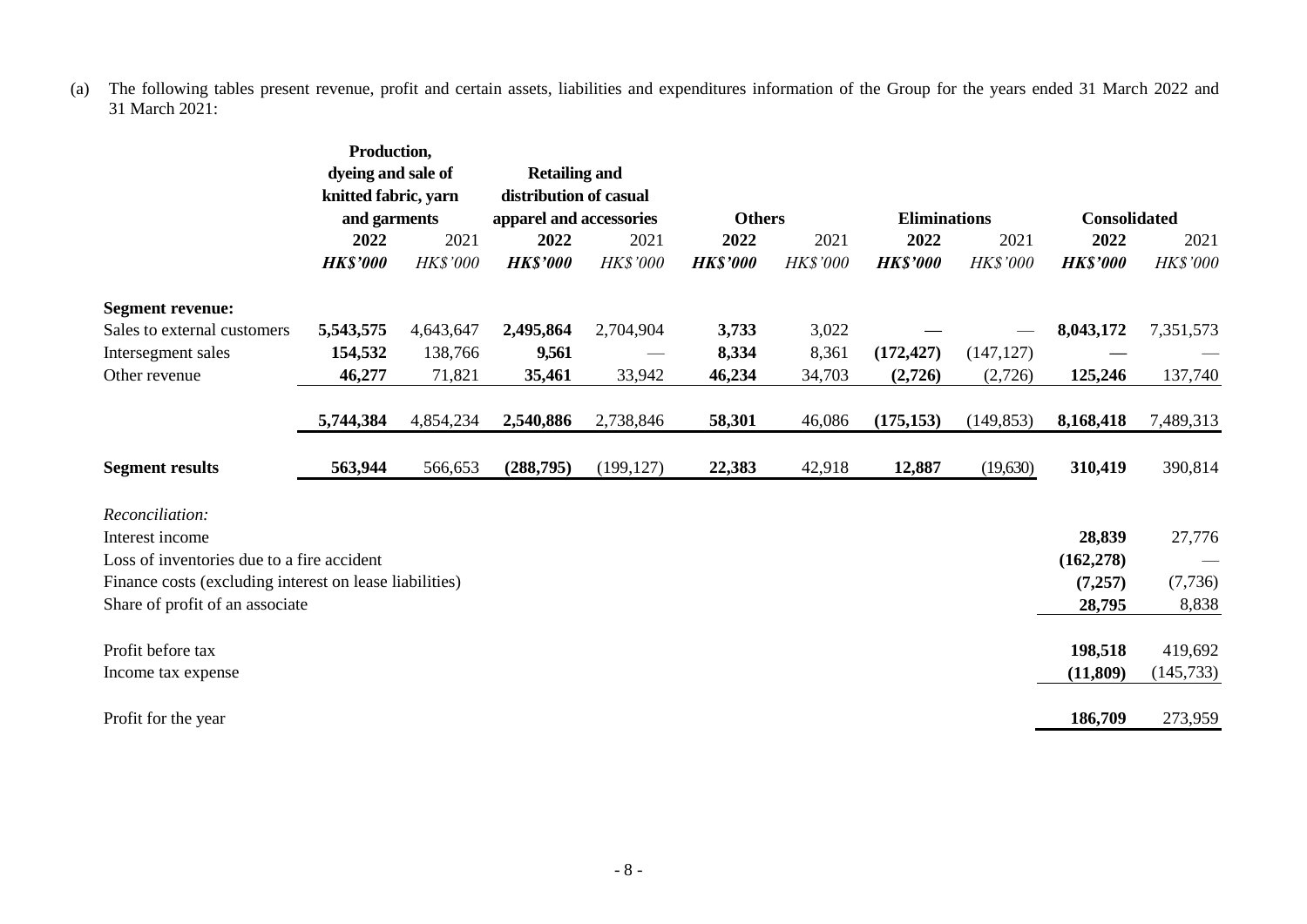(a) The following tables present revenue, profit and certain assets, liabilities and expenditures information of the Group for the years ended 31 March 2022 and 31 March 2021 *(continued)*:

|                                                 | Production,          |           |                         |           |                 |          |                                 |             |                     |                 |
|-------------------------------------------------|----------------------|-----------|-------------------------|-----------|-----------------|----------|---------------------------------|-------------|---------------------|-----------------|
|                                                 | dyeing and sale of   |           | <b>Retailing and</b>    |           |                 |          |                                 |             |                     |                 |
|                                                 | knitted fabric, yarn |           | distribution of casual  |           |                 |          |                                 |             |                     |                 |
|                                                 | and garments         |           | apparel and accessories |           | <b>Others</b>   |          | <b>Eliminations</b>             |             | <b>Consolidated</b> |                 |
|                                                 | 2022                 | 2021      | 2022                    | 2021      | 2022            | 2021     | 2022                            | 2021        | 2022                | 2021            |
|                                                 | <b>HK\$'000</b>      | HK\$'000  | <b>HK\$'000</b>         | HK\$'000  | <b>HK\$'000</b> | HK\$'000 | <b>HK\$'000</b>                 | HK\$'000    | <b>HK\$'000</b>     | <b>HK\$'000</b> |
| <b>Segment assets</b><br>Reconciliation:        | 5,727,516            | 5,731,479 | 2,541,870               | 2,694,430 | 574,296         |          | 541,330 (1,671,433) (1,435,230) |             | 7,172,249           | 7,532,009       |
| Investment in an associate                      |                      |           |                         |           |                 |          |                                 |             |                     | 7,126           |
| <b>Unallocated</b> assets                       |                      |           |                         |           |                 |          |                                 |             | 1,805,499           | 1,201,259       |
| <b>Total assets</b>                             |                      |           |                         |           |                 |          |                                 |             | 8,977,748           | 8,740,394       |
|                                                 |                      |           |                         |           |                 |          |                                 |             |                     |                 |
| <b>Segment liabilities</b><br>Reconciliation:   | 1,159,284            | 1,082,163 | 2,226,301               | 2,040,587 | 39,529          | 48,894   | (1,334,080)                     | (1,097,876) | 2,091,034           | 2,073,768       |
| Unallocated liabilities                         |                      |           |                         |           |                 |          |                                 |             | 1,451,195           | 1,266,873       |
| <b>Total liabilities</b>                        |                      |           |                         |           |                 |          |                                 |             | 3,542,229           | 3,340,641       |
|                                                 |                      |           |                         |           |                 |          |                                 |             |                     |                 |
| Other segment information:                      |                      |           |                         |           |                 |          |                                 |             |                     |                 |
| Depreciation and amortisation                   | 194,978              | 180,554   | 269,934                 | 283,073   |                 |          |                                 |             | 464,912             | 463,627         |
| Capital expenditure*                            | 251,417              | 125,850   | 48,699                  | 57,386    |                 |          |                                 |             | 300,116             | 183,236         |
| Write-down/(reversal of                         |                      |           |                         |           |                 |          |                                 |             |                     |                 |
| write-down) of inventories                      | 107,128              | (52, 451) | (32,064)                | 50,306    |                 |          |                                 |             | 75,064              | (2,145)         |
| Impairment/(reversal of<br>impairment) of trade |                      |           |                         |           |                 |          |                                 |             |                     |                 |
| receivables                                     | (4, 397)             | 4,397     | (17, 729)               | 13,687    |                 |          |                                 |             | (22, 126)           | 18,084          |
| Impairment of right-of-use assets               |                      |           | 40,769                  | 15,004    |                 |          |                                 |             | 40,769              | 15,004          |
| Impairment/(reversal of<br>impairment) of debt  |                      |           |                         |           |                 |          |                                 |             |                     |                 |
| instruments at amortised cost                   |                      |           | (2,820)                 | 13,211    |                 |          |                                 |             | (2,820)             | 13,211          |
| Net fair value gain on                          |                      |           |                         |           |                 |          |                                 |             |                     |                 |
| investment properties                           |                      |           |                         |           | (14,082)        | (1,258)  |                                 |             | (14,082)            | (1,258)         |

\* Capital expenditure consists of additions to property, plant and equipment, construction in progress and the land portion classified under right-of-use assets.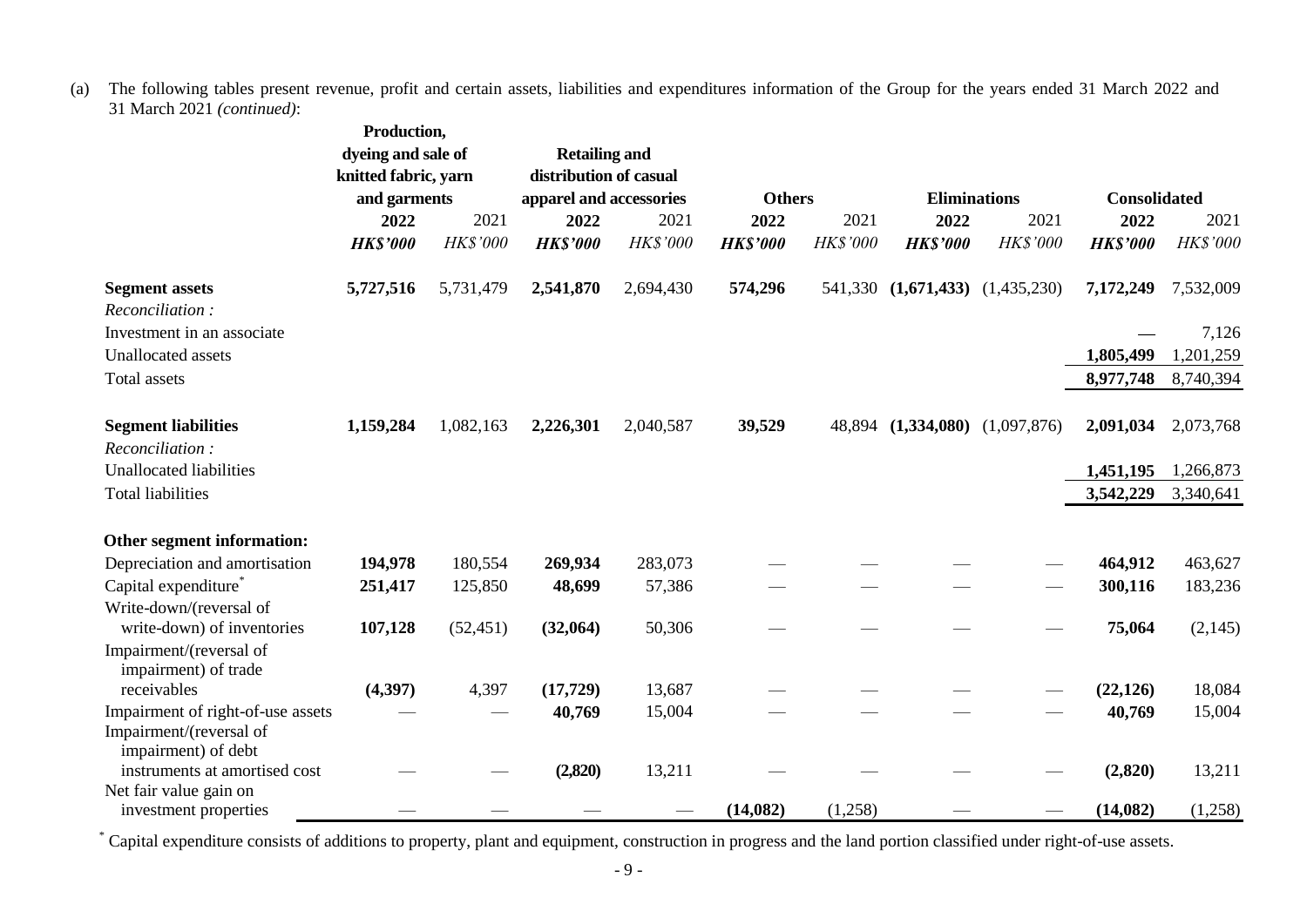# (b) Geographical information

The following table presents geographical revenue and non-current assets information of the Group for the years ended 31 March 2022 and 31 March 2021:

|                                              | USA       |           | <b>Mainland China</b>                                                                                                         |           | Japan   |         | <b>Hong Kong</b> |         | <b>Others</b> |         | <b>Eliminations</b> |           | Consolidated |           |
|----------------------------------------------|-----------|-----------|-------------------------------------------------------------------------------------------------------------------------------|-----------|---------|---------|------------------|---------|---------------|---------|---------------------|-----------|--------------|-----------|
|                                              | 2022      | 2021      | 2022                                                                                                                          | 2021      | 2022    | 2021    | 2022             | 2021    | 2022          | 2021    | 2022                | 2021      | 2022         | 2021      |
|                                              |           |           | HK\$'000 HK\$'000 HK\$'000 HK\$'000 HK\$'000 HK\$'000 HK\$'000 HK\$'000 HK\$'000 HK\$'000 HK\$'000 HK\$'000 HK\$'000 HK\$'000 |           |         |         |                  |         |               |         |                     |           |              |           |
| <b>Revenue from</b><br>external<br>customers | 2.694,177 | 2,551,595 | 3.829.672                                                                                                                     | 3,407,964 | 692,169 | 370,066 | 717,612          | 822,151 | 109.542       | 199,797 |                     | $\sim$    | 8,043,172    | 7,351,573 |
| Non-current<br>assets                        |           | --        | 1,660,509                                                                                                                     | 1,606,087 |         |         | 843,768          | 825,387 | 12.892        |         | (144,083)           | (143,715) | 2,373,086    | 2,287,759 |

The Group's geographical revenue and non-current assets information, excluding long term rental deposits, long term debt instruments at amortised cost, financial assets at fair value through profit or loss and deferred tax assets, are based on the locations of the markets and assets, respectively.

# (c) Information about major customers

No sales to a single external customer (2021: nil) contributed to more than 10% to the Group's revenue during the year.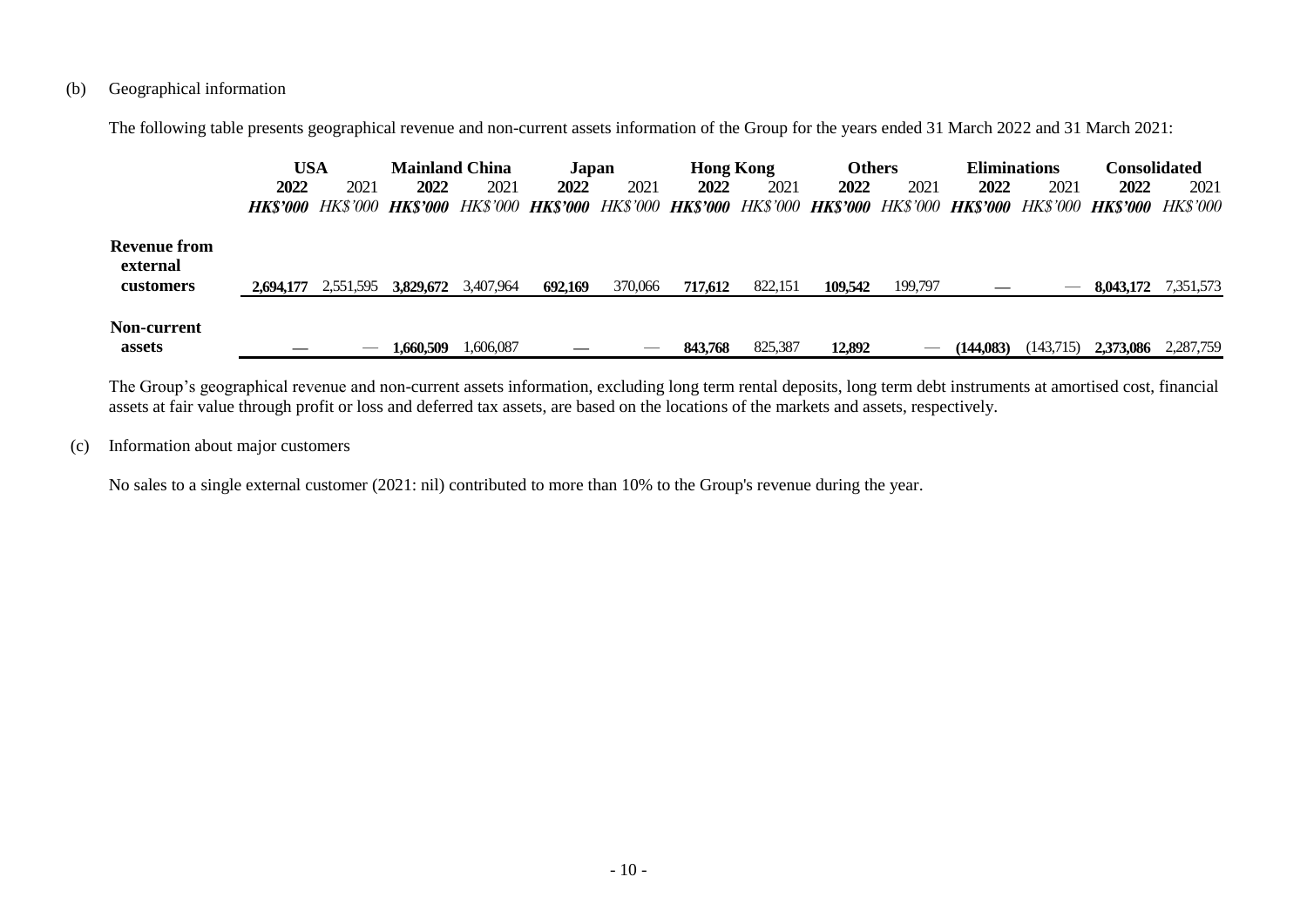# **4. Profit before tax**

The Group's profit before tax is arrived at after charging:

|                                                                | <b>Year ended 31 March</b> |                 |  |
|----------------------------------------------------------------|----------------------------|-----------------|--|
|                                                                | 2022                       | 2021            |  |
|                                                                | <b>HKS'000</b>             | <b>HK\$'000</b> |  |
| Depreciation of property, plant and equipment                  | 225,798                    | 236,302         |  |
| Depreciation of right-of-use assets                            | 239,114                    | 227,325         |  |
| Net loss on disposal of items of property, plant and equipment | 6.121                      | 2,555           |  |
| Loss of inventories due to a fire accident*                    | 162,278                    |                 |  |

**\*** During the year, certain inventories located in Mainland China were damaged in a fire accident which occurred at a third party warehouse. The carrying amount of the damaged inventories and related customs and value-added tax amounting to HK\$162,278,000 was written off. The Group is in the process of liaising with the insurance company for compensation. Based on the directors' assessment, since there are uncertainties involved in the insurance claim and it is still at the stage of negotiation, it is not practicable to estimate the potential compensation at this stage.

# **5. Income tax expense**

Hong Kong profits tax has been provided at the rate of 16.5% (2021: 16.5%) on the estimated assessable profits arising in Hong Kong during the year, except for one subsidiary of the Group which is a qualifying entity under the two-tiered profits tax rates regime. The first HK\$2,000,000 of assessable profits of this subsidiary is taxed at 8.25% (2021: 8.25%) and the remaining assessable profits are taxed at 16.5% (2021: 16.5%). Taxes on profits assessable elsewhere have been calculated at the rates of tax prevailing in the jurisdictions in which the Group operates.

|                                         | <b>Year ended 31 March</b> |                 |  |
|-----------------------------------------|----------------------------|-----------------|--|
|                                         | 2022                       | 2021            |  |
|                                         | <b>HK\$'000</b>            | <b>HK\$'000</b> |  |
| Current - Hong Kong and Mainland China: |                            |                 |  |
| Charge for the year                     | 76,711                     | 58,227          |  |
| Under/(over)-provision in prior years * | (24, 826)                  | 95,316          |  |
| Deferred                                | (40,076)                   | (7, 810)        |  |
| Total tax charge for the year           | 11,809                     | 145,733         |  |

**\*** Included in the balance of underprovision in prior years for the year ended 31 March 2021 was an additional tax provision of HK\$94,250,000 made in the prior year in relation to tax affairs as detailed in note 10(b) to the announcement.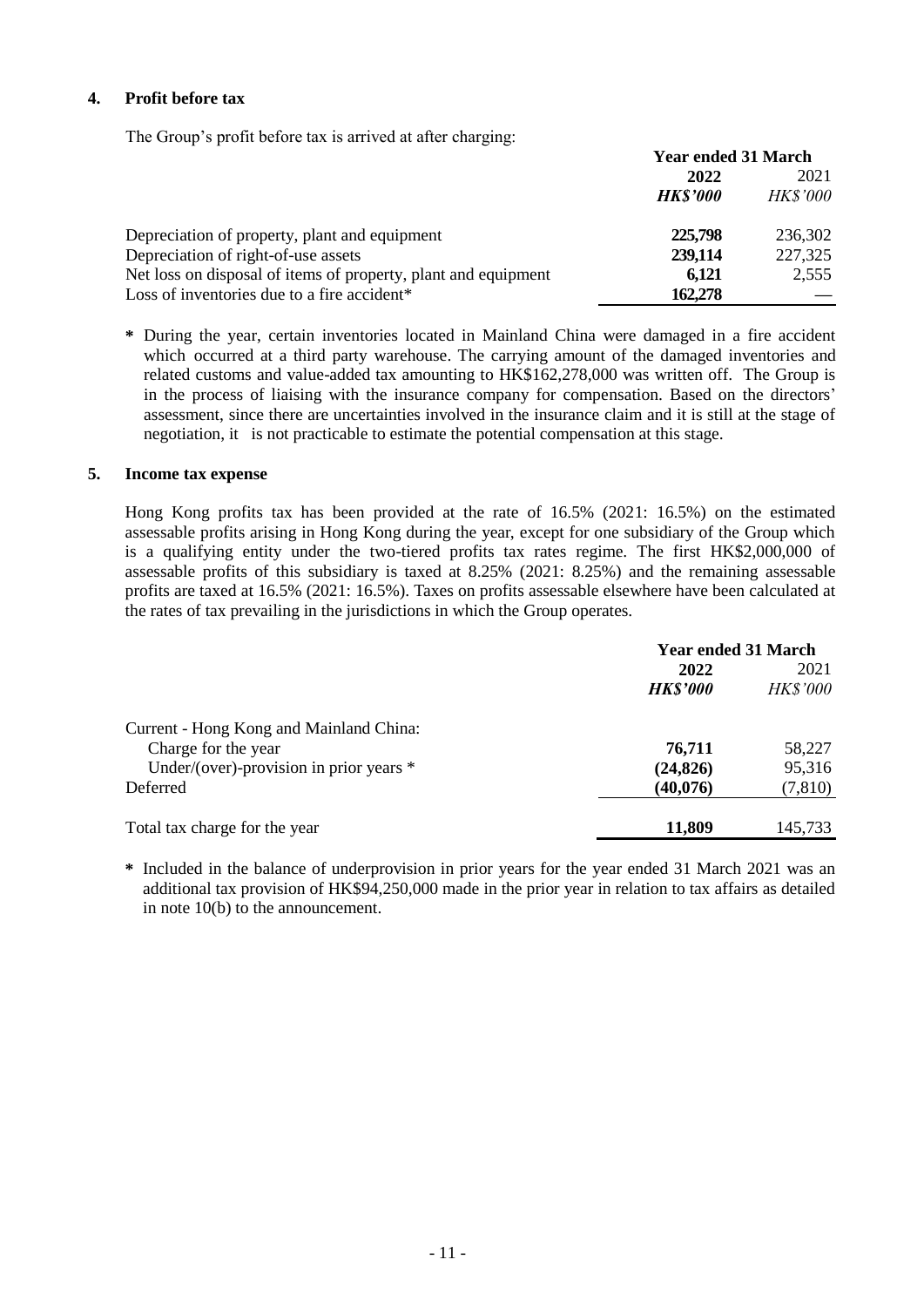# **6. Dividends**

|                                                           | <b>Year ended 31 March</b> |                 |  |
|-----------------------------------------------------------|----------------------------|-----------------|--|
|                                                           | 2022                       | 2021            |  |
|                                                           | <b>HK\$'000</b>            | <b>HK\$'000</b> |  |
| Interim dividend $-$ HK8.0 cents (2021: HK5.0 cents) per  |                            |                 |  |
| ordinary share                                            | 110,536                    | 69,085          |  |
| Proposed final dividend – HK10.0 cents (2021: 10.0 cents) |                            |                 |  |
| per ordinary share                                        | 138,170                    | 138,170         |  |
|                                                           |                            |                 |  |
|                                                           | 248,706                    | 207,255         |  |

### **7. Earnings per share attributable to ordinary equity holders of the Company**

The calculation of the basic earnings per share amount is based on the profit for the year attributable to ordinary equity holders of the Company, and the weighted average number of ordinary shares of 1,381,696,104 (2021: 1,381,696,104) in issue during the year.

The Group had no potentially dilutive ordinary shares in issue during the years ended 31 March 2022 and 31 March 2021.

#### **8. Trade receivables**

An ageing analysis of the trade receivables as at the end of the reporting period, based on the invoice date and net of loss allowance of HK\$29,346,000 (2021: HK\$51,472,000), is as follows:

|                |                 | 31 March        |  |  |
|----------------|-----------------|-----------------|--|--|
|                | 2022            | 2021            |  |  |
|                | <b>HK\$'000</b> | <b>HK\$'000</b> |  |  |
| Within 90 days | 831,462         | 846,068         |  |  |
| Over 90 days   | 75,089          | 48,813          |  |  |
|                | 906,551         | 894,881         |  |  |

Payment terms for the Group's customers mainly range from "cash before delivery" to "90 days from the date of invoice". A significant portion of the customers trades with the Group under documentary credit terms. The Group seeks to maintain strict credit control on its outstanding receivables and has a policy to manage its credit risk. Since the Group's trade receivables relate to a large number of customers, there is no significant concentration of credit risk. The Group does not hold any collateral over its trade receivable balances, certain trade receivable balances are covered by trade insurance policy arranged by the Group for minimising the credit risk. Trade receivables are non-interest-bearing.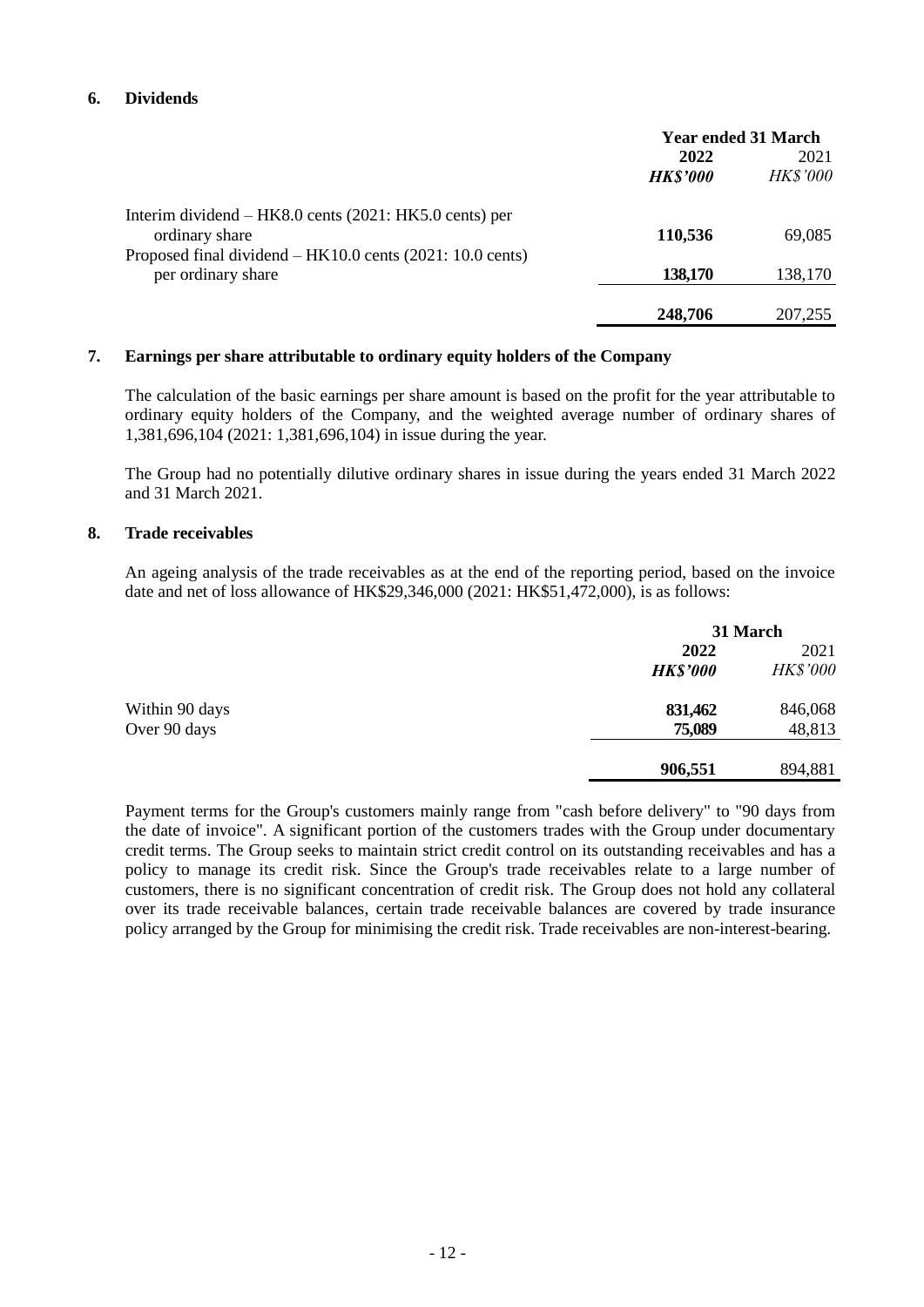# **9. Trade payables**

An ageing analysis of the trade payables as at the end of the reporting period, based on the invoice date, is as follows:

|                |                 | 31 March        |  |  |
|----------------|-----------------|-----------------|--|--|
|                | 2022            | 2021            |  |  |
|                | <b>HK\$'000</b> | <b>HK\$'000</b> |  |  |
| Within 90 days | 860,984         | 769,962         |  |  |
| Over 90 days   | 47,465          | 88,731          |  |  |
|                | 908,449         | 858,693         |  |  |
|                |                 |                 |  |  |

At the end of the reporting period, the trade payables are non-interest-bearing and are normally settled on 90-day terms.

# **10. Contingent liabilities**

(a) At the end of the reporting period, contingent liabilities not provided for in the financial statements were as follows:

|                                                           | 31 March       |                 |
|-----------------------------------------------------------|----------------|-----------------|
|                                                           | 2022           | 2021            |
|                                                           | <b>HKS'000</b> | <b>HK\$'000</b> |
|                                                           |                |                 |
| Bank guarantees given in lieu of property rental deposits | 5.130          | 4.115           |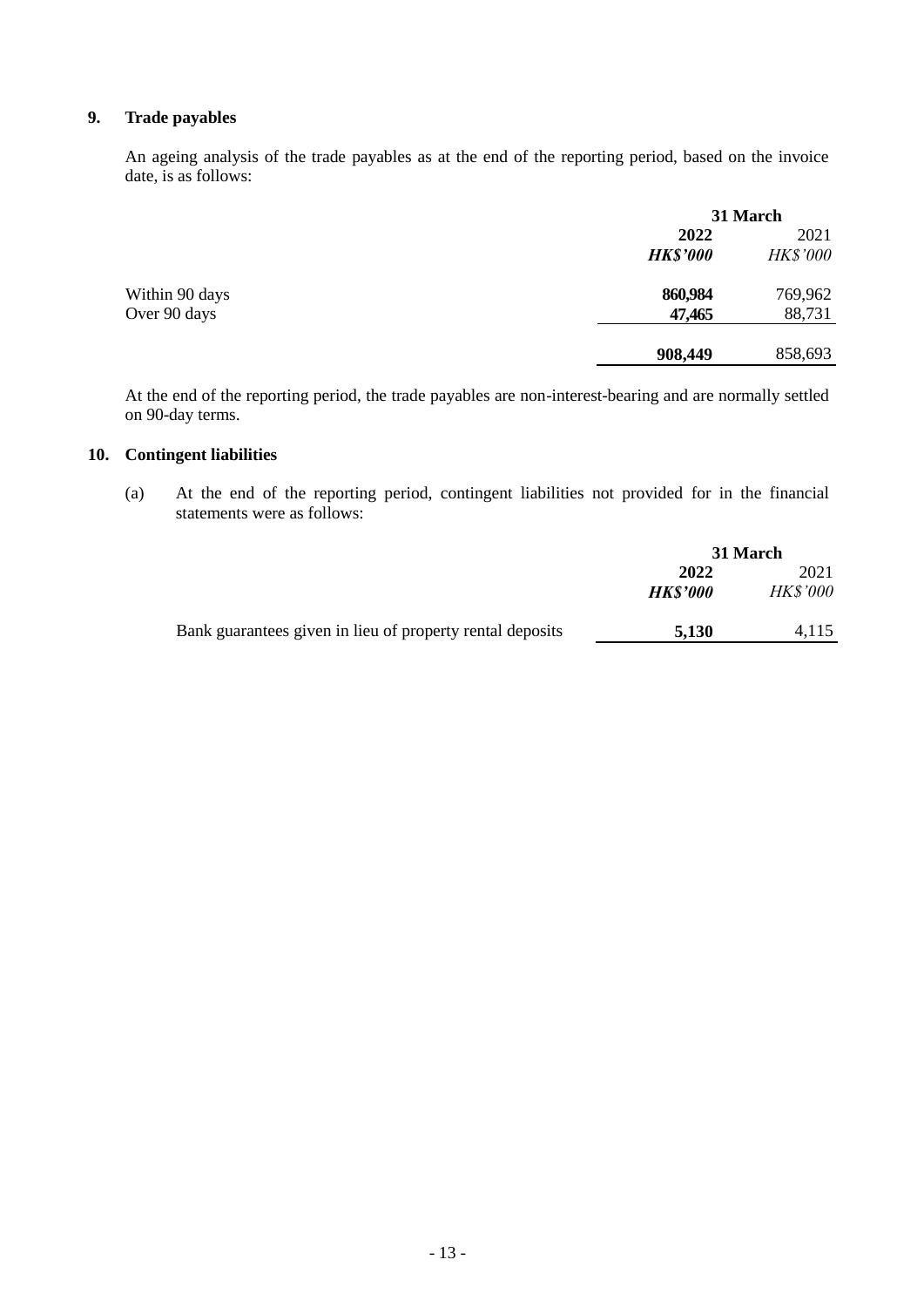(b) In prior years, the Hong Kong Inland Revenue Department (the "IRD") initiated a review on the tax affairs of certain subsidiaries of the Group for the years of assessment from 2005/2006 to 2016/2017.

|                     | Protective tax assessments   |                 | Amount of tax        |
|---------------------|------------------------------|-----------------|----------------------|
| Related to the year | Issued in month/year         |                 | reserve certificates |
| of assessment       |                              | Tax amount      | purchased            |
|                     |                              | <b>HK\$'000</b> | <b>HK\$'000</b>      |
| 2005/2006           | March 2012                   | 69,125          | 4,500                |
| 2006/2007           | March 2013                   | 189,000         | 31,500               |
| 2007/2008           | March 2014                   | 388,878         | 34,000               |
| 2008/2009           | March 2015                   | 376,200         | 38,000               |
| 2009/2010           | March 2016                   | 323,648         | 38,000               |
| 2010/2011           | January 2017                 | 237,600         | 50,000               |
| 2011/2012           | January 2018                 | 183,745         | 7,090                |
| 2012/2013           | April 2018 and January 2019  | 175,049         | 46,069               |
| 2013/2014           | April 2018 and January 2020  | 502,200         | 166,320              |
| 2014/2015           | April 2018 and November 2020 | 250,680         | 82,500               |
| 2015/2016           | April 2018                   | 230,400         | 71,710               |
| 2016/2017           | April 2018                   | 129,628         | 49,808               |
| Total               |                              | 3,056,153       | 619,497              |

Details of protective tax assessments issued by the IRD to certain subsidiaries of the Group:

The IRD has not issued any protective tax assessments to the Group for the years of assessment from 2017/2018 to 2018/2019, but the tax review of certain subsidiaries of the Group also covered the aforesaid years of assessment. Having considered the professional tax advice and the legal opinion as well as all available information, the Group genuinely believed that the Group was in a favorable technical position in dispelling the IRD's concern through years of legal trials. However, in order to release the Group's resources back to the daily business operation and avoid further protracted argument over the long tax dispute with the IRD, the Group submitted a settlement proposal (the "Settlement Proposal") to the IRD for compromising the tax affairs during the year ended 31 March 2022. After the submission, the Group received assessments and a letter dated 29 July 2021 and 3 August 2021 respectively from the IRD confirming the acceptance of the Settlement Proposal.

With the Settlement Proposal accepted by the IRD, the tax affairs have been fully and finally resolved. Based on the Settlement Proposal, the total net additional tax and interest payable in regard of the tax affairs was HK\$351,021,000. The Group has already made sufficient tax provisions in the financial statement for the year ended 31 March 2021, and therefore the Group does not need to make additional tax provision for the year ended 31 March 2022. After utilization of HK\$285,201,000 tax reserve certificates and HK\$65,820,000 provisional tax kept by the IRD for the additional tax charged, the IRD refunded the overpaid provisional tax and the unutilized amount of tax reserve certificates to the Group, totaling HK\$368,860,000.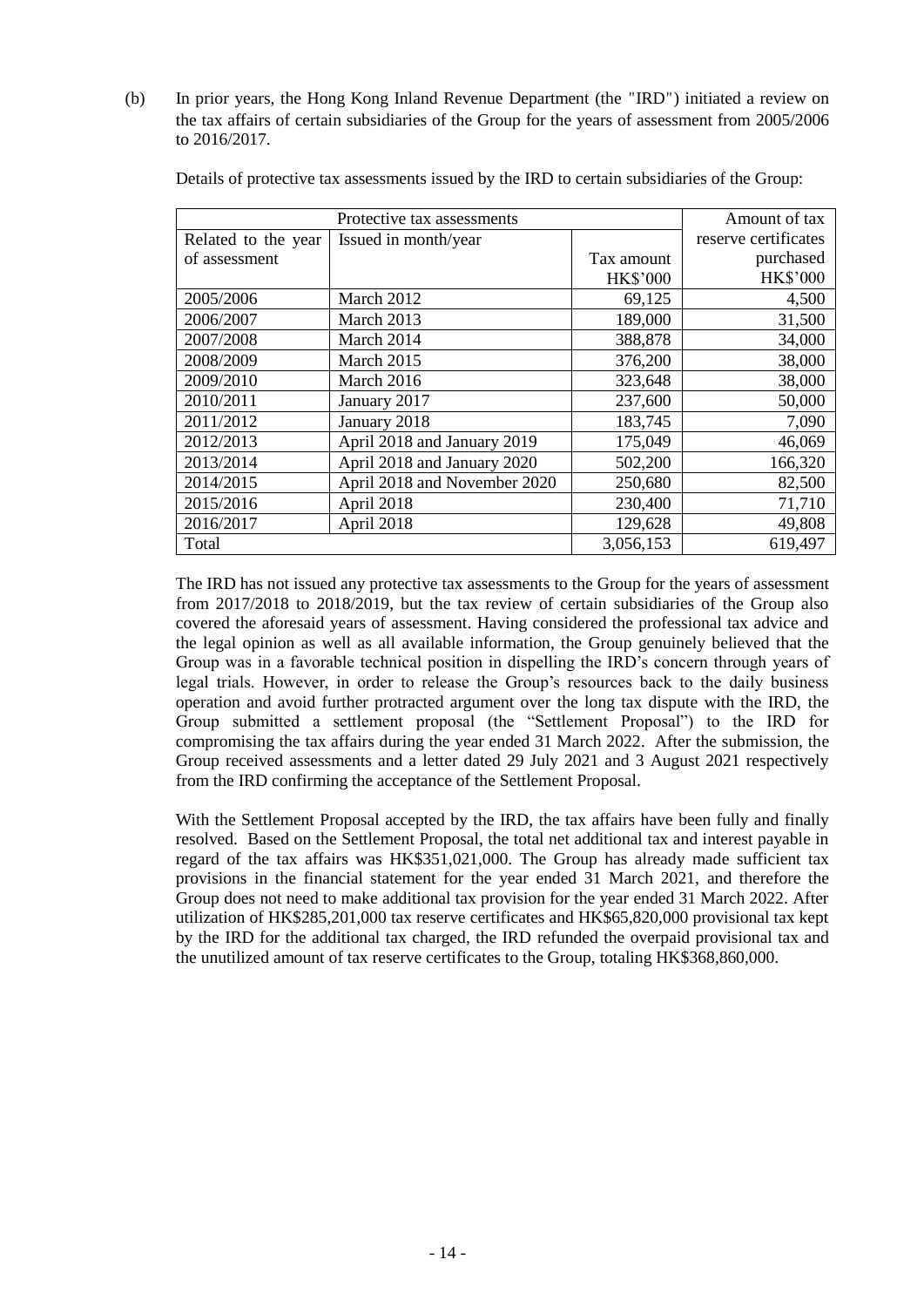# **FINAL DIVIDEND**

The Board recommends the payment of final dividend of HK10.0 cents (2021: HK10.0 cents) per ordinary share which, together with the interim dividend of HK8.0 cents (2021: HK5.0 cents) per ordinary share paid in January 2022, will make a total dividend of HK18.0 cents (2021: HK15.0 cents) per ordinary share. Subject to the approval of the shareholders at the forthcoming annual general meeting, the proposed final dividend will be payable on Wednesday, 5 October 2022 to the shareholders registered on the Register of Members of the Company on Wednesday, 7 September 2022.

### **CLOSURE OF REGISTER OF MEMBERS**

The Register of Members of the Company will be closed from Monday, 22 August 2022 to Thursday, 25 August 2022 (both days inclusive) for the purpose of determining the entitlement to attend and vote at the Annual General Meeting. During such period no transfer of shares of the Company will be registered and no shares will be allotted and issued. In order to be eligible to attend and vote at the Annual General Meeting, all transfer documents accompanied by the relevant share certificates must be lodged with the Company's Branch Share Registrar and Transfer Office in Hong Kong, Tricor Tengis Limited at Level 54, Hopewell Centre, 183 Queen's Road East, Wanchai, Hong Kong for registration not later than 4:30 p.m. on Friday, 19 August 2022.

The Register of Members of the Company will be closed from Monday, 5 September 2022 to Wednesday, 7 September 2022 (both days inclusive) for the purpose of determining the entitlement to the proposed final dividend for the year ended 31 March 2022. During such period no transfer of shares of the Company will be registered and no shares will be allotted and issued. In order to qualify for entitlement to the proposed final dividend for the year ended 31 March 2022, all transfer documents accompanied by the relevant share certificates must be lodged with the Company's Branch Share Registrar and Transfer Office in Hong Kong, Tricor Tengis Limited at Level 54, Hopewell Centre, 183 Queen's Road East, Wanchai, Hong Kong for registration not later than 4:30 p.m. on Friday, 2 September 2022.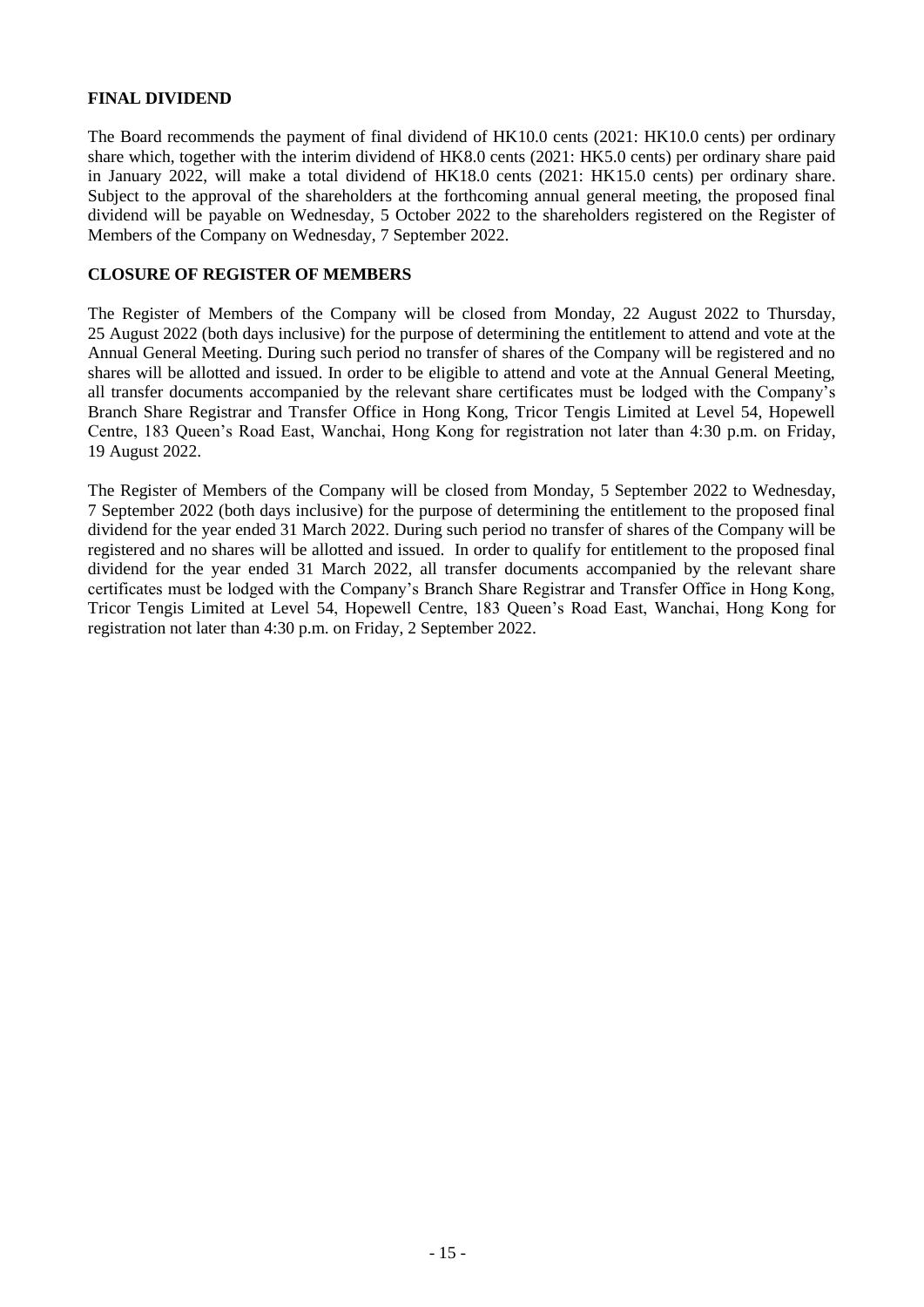#### **MANAGEMENT**'**S DISCUSSION AND ANALYSIS**

### **REVIEW OF BUSINESS AND FUTURE DEVELOPMENT**

For this fiscal year ended 31 March 2022, the Group's total revenue increased by 9.4% to HK\$8,043 million (2021: HK\$7,352 million). Profit for the year attributable to the ordinary equity holders of the Company amounted to HK\$191 million (2021: HK\$274 million), a drop of 30.3%. The Group's gross profit margin was 29.0% (2021: 31.0%), a slight decrease of 2.0 percentage points from last year.

The Board has recommended a final dividend of HK10.0 cents (2021: HK10.0 cents). Including the interim dividend of HK8.0 cents (2021: HK5.0 cents), total dividend per ordinary share for the year would be HK18.0 cents (2021: HK15.0 cents), an increase of 20.0% from last year.

#### **Textile business**

Turnover of the textile business increased by 19.4% to HK\$5,544 million (2021: HK\$4,644 million). The amount represented 68.9% (2021: 63.2%) of the Group's total revenue. As the world's major economies resumed their economic activities and the economy of Mainland China recovered steadily, global demand rebounded, resulting in an improvement in the sale of the textile business during the period. However, due to the fire accident causing the damage of cotton and yarn, the loss caused by such accident was recorded in full for the current year. Besides, higher prices for energy and raw materials were resulted due to high inflation. The Group continued focusing on cost reduction to enhance operating profitability. In the year, revenue increased by 19.4% and gross profit margin decreased by 2.5 percentage points. The performance and the key financial ratios of the business were as follows:

| (Amounts expressed in HK\$'million,<br>unless specified) | 2022        | 2021  | 2020  | 2019  | 2018  |
|----------------------------------------------------------|-------------|-------|-------|-------|-------|
| Net sales                                                | 5,544       | 4,644 | 4,919 | 4,759 | 4,535 |
| Gross profit margin $(\% )$                              | 21.3        | 23.8  | 23.2  | 18.3  | 15.9  |
| Operating profit (note 1)                                | 564         | 567   | 540   | 354   | 241   |
| EBITDA (note $1$ )                                       | 790         | 771   | 770   | 526   | 410   |
| Return on total assets $(\%)(note 2)$                    | 7.5         | 6.1   | 6.9   | 4.2   | 1.9   |
| Return on sales $(\frac{\%}{\%})$ (note 2)               | <b>10.1</b> | 9.2   | 8.9   | 5.9   | 2.9   |
| Return on equity $(\frac{\%}{\%})$ (note 2)              | 11.4        | 9.1   | 10.8  | 6.8   | 3.0   |
| Capital expenditure                                      | 251         | 126   | 76    | 160   | 162   |

*Notes: (1) Exclude interest income, rental income, finance cost and of inventories due to a fire accident. (2) Exclude rental income.*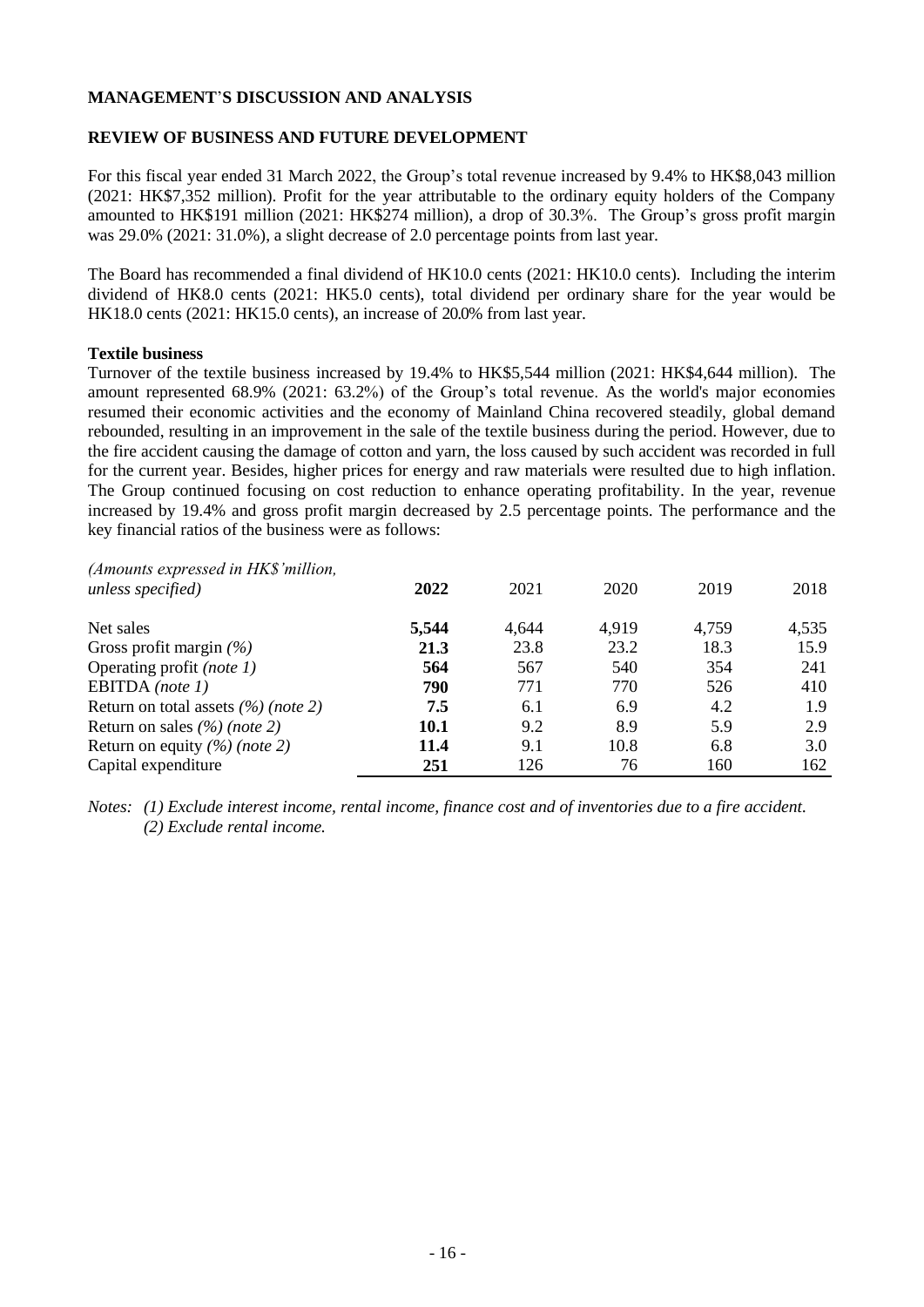#### **Retail and distribution business**

Sales of the business amounted to HK\$2,496 million (2021: HK\$2,705 million). The amount was 31.0% (2021: 36.8%) of the Group's total turnover. Although epidemic in Mainland China was generally stable in the first half year, some large cities in China have carried out strict measures to prevent and control the spread of epidemic due to new cases in individual provinces in the second half year. The Group's retail operation in Mainland China has not returned to the level before the COVID-19 outbreak. Meanwhile, Hong Kong's retail business faced the impact of local epidemic and preventive measures in the second half year, the number of visitors remains low given the impact of the preventive measures, and thus the Group's retail operations in Hong Kong has not improved significantly. The gross profit margin was 45.3%, a slight increase from last year's 44.1%. The performance and the key financial ratios of the business were as follows:

(a) the business performance and the key financial ratios were as follows:

| 3,989<br>2,496<br>2,705<br>2,709<br>3.448<br>Net sales<br>47.4<br>44.1<br>47.5<br>50.1<br>45.3<br>Gross profit margin $(\% )$<br>Sales growth of comparable shops $(\% )$<br>(4.8)<br>(17.1)<br>(8.4)<br>(12.8)<br>(6.9)<br>(note 1)<br>(289)<br>(199)<br>(110)<br>(316)<br>14<br>Operating profit/(loss) (note 2)<br>EBITDA (note 2)<br>108<br>(24)<br>102<br>(26)<br>Return on total assets $(\%)(note 3)$<br>(10.4)<br>(6.9)<br>(4.3)<br>0.4<br>(11.1)<br>(10.9)<br>Return on sales $(\frac{\%}{\%})$ (note 3)<br>(10.6)<br>(2.9)<br>0.2<br>(6.8)<br>(53.4)<br>0.7<br>(73.4)<br>(8.8)<br>Return on equity $(\%)(note 3)$<br>(29.6)<br>Capital expenditure<br>49<br>57<br>146<br>76<br>94 | (Amounts expressed in HK\$'million,<br>unless specified) | 2022 | 2021 | 2020 | 2019 | 2018 |
|---------------------------------------------------------------------------------------------------------------------------------------------------------------------------------------------------------------------------------------------------------------------------------------------------------------------------------------------------------------------------------------------------------------------------------------------------------------------------------------------------------------------------------------------------------------------------------------------------------------------------------------------------------------------------------------------|----------------------------------------------------------|------|------|------|------|------|
|                                                                                                                                                                                                                                                                                                                                                                                                                                                                                                                                                                                                                                                                                             |                                                          |      |      |      |      |      |
|                                                                                                                                                                                                                                                                                                                                                                                                                                                                                                                                                                                                                                                                                             |                                                          |      |      |      |      |      |
|                                                                                                                                                                                                                                                                                                                                                                                                                                                                                                                                                                                                                                                                                             |                                                          |      |      |      |      |      |
|                                                                                                                                                                                                                                                                                                                                                                                                                                                                                                                                                                                                                                                                                             |                                                          |      |      |      |      |      |
|                                                                                                                                                                                                                                                                                                                                                                                                                                                                                                                                                                                                                                                                                             |                                                          |      |      |      |      |      |
|                                                                                                                                                                                                                                                                                                                                                                                                                                                                                                                                                                                                                                                                                             |                                                          |      |      |      |      |      |
|                                                                                                                                                                                                                                                                                                                                                                                                                                                                                                                                                                                                                                                                                             |                                                          |      |      |      |      |      |
|                                                                                                                                                                                                                                                                                                                                                                                                                                                                                                                                                                                                                                                                                             |                                                          |      |      |      |      |      |
|                                                                                                                                                                                                                                                                                                                                                                                                                                                                                                                                                                                                                                                                                             |                                                          |      |      |      |      |      |
|                                                                                                                                                                                                                                                                                                                                                                                                                                                                                                                                                                                                                                                                                             |                                                          |      |      |      |      |      |

*Notes: (1) Comparable shops include shops with full year operation during the year and the preceding year.* 

*(2) Exclude interest income, rental income and finance cost.*

*(3) Exclude rental income.*

(b) the analysis of turnover by major brand was as follows:

| $(HK\$ <sup>'million)</sup> | 2022  | 2021  | 2020  | 2019  | 2018  |
|-----------------------------|-------|-------|-------|-------|-------|
| Baleno                      | 2,380 | 2,525 | 2,484 | 3,073 | 3,274 |
| Others                      | 116   | 180   | 225   | 375   | 715   |
| Total                       | 2,496 | 2,705 | 2,709 | 3,448 | 3,989 |
|                             |       |       |       |       |       |

(c) the development in different markets was as follows:

| <b>Mainland China</b>                       | 2022      | 2021      | 2020      | 2019      | 2018      |
|---------------------------------------------|-----------|-----------|-----------|-----------|-----------|
| Net sales <i>(HK\$'million)</i>             | 1,936     | 2,184     | 2,085     | 2.767     | 3,414     |
| Increase/(decrease) in net sales $(\% )$    | (11)      |           | (25)      | (19)      | (2)       |
| Retail floor area (sq. ft.)**               | 1,554,031 | 1,867,355 | 1,690,117 | 1.626.047 | 1,781,314 |
| Number of sales associates $*$ <sup>#</sup> | 3,319     | 3,919     | 3,446     | 4,182     | 4,946     |
| Number of outlets $*^{\vartriangle}$        | 1,666     | 2,026     | 1,838     | 2,183     | 2,499     |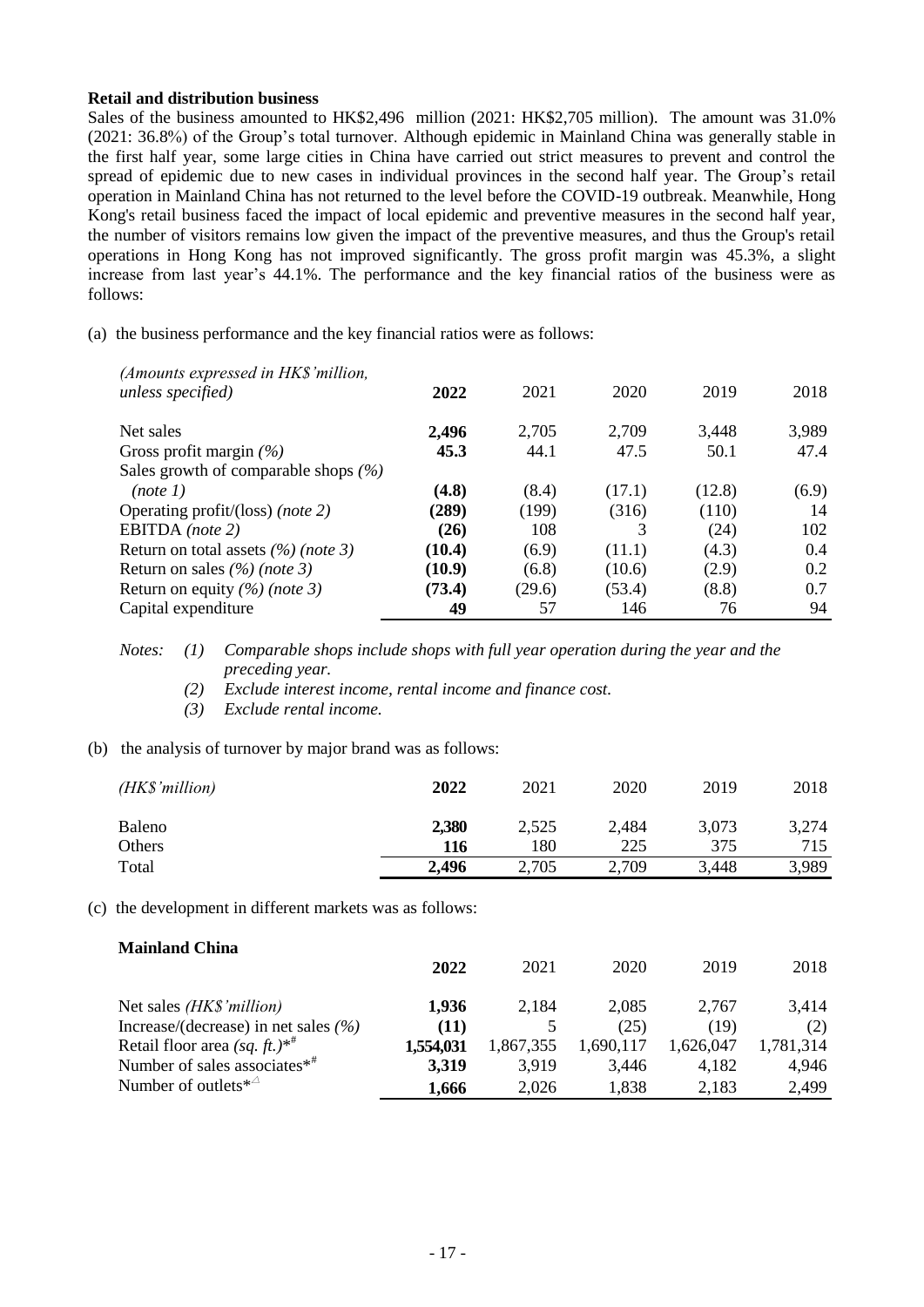| <b>Hong Kong</b>                            |        |        |        |        |        |
|---------------------------------------------|--------|--------|--------|--------|--------|
|                                             | 2022   | 2021   | 2020   | 2019   | 2018   |
| Net sales (HK\$'million)                    | 552    | 521    | 624    | 681    | 575    |
| Increase/(decrease) in net sales $(\% )$    | 6      | (17)   | (8)    | 18     |        |
| Retail floor area (sq. ft.)*                | 91,597 | 96,516 | 90,281 | 87,752 | 79,822 |
| Number of sales associates $*$ <sup>#</sup> | 407    | 377    | 288    | 571    | 484    |
| Number of outlets $*$ <sup>#</sup>          | 85     | 88     | 83     | 78     | 73     |
| <b>Others</b>                               | 2022   | 2021   | 2020   | 2019   | 2018   |
| Net sales (HK\$'million)                    | 8      |        |        |        |        |
| Increase/(decrease) in net sales $(%$ )     | N/A    |        |        |        |        |
| Retail floor area $(sq. ft.)^{*^{\#}}$      | 11,679 |        |        |        |        |
| Number of sales associates $*$ <sup>#</sup> | 62     |        |        |        |        |
| Number of outlets $*^{++}$                  | 4      |        |        |        |        |

*\* As at the end of the reporting period*

*# For self-managed stores*

 $\vartriangle$ *Including self-managed stores, consignment stores and franchise stores*

*<sup>+</sup> Outlets gradually opened since May 2021 and increased to 4 outlets in January 2022*

#### **Income tax expense**

Income tax expenses decreased by HK\$134 million to HK\$12 million (2021: HK\$146 million) mainly due to the additional tax provided for the tax affairs of certain subsidiaries of the Group last year. Details of the tax affairs have been set out in note 10(b) to the announcement.

#### **Share of profit of an associate**

Share of profit of an associate accounted for using equity method was HK\$28.8 million (2021: HK\$8.8 million), which was mainly contributed by the gain on disposal of property, plant and equipment.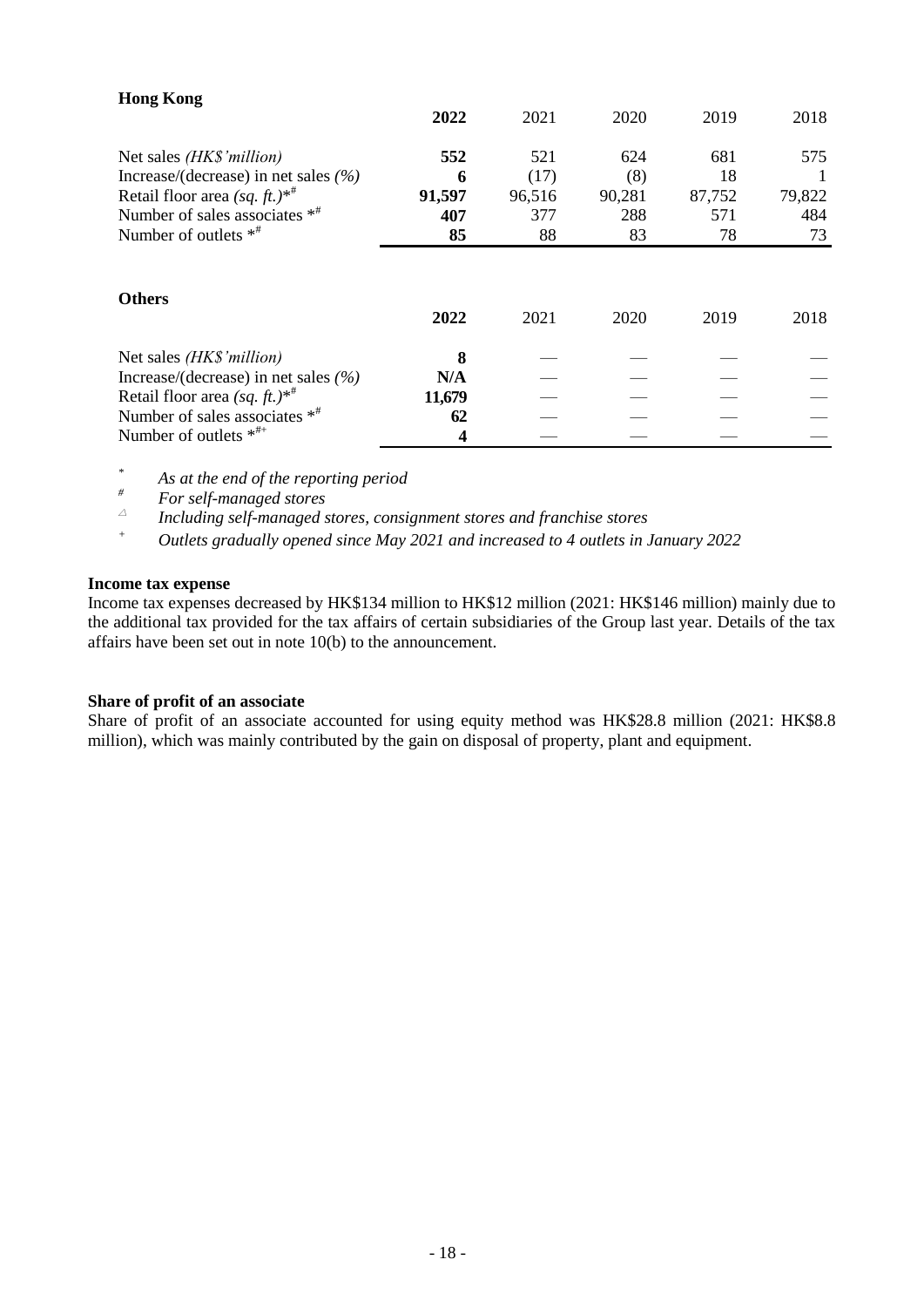### **FINANCIAL CONDITION**

#### **Liquidity and financial resources**

The Group continued to maintain a sound financial position. The current ratio, the total bank borrowings and the gearing ratio as at the year end were 2.1, HK\$1,308 million and -0.2 (2021: 2.2, HK\$855 million and -0.2) respectively. Bank borrowings increased during the period mainly due to the increase in short term investments of the Group. The gearing ratio refers to the ratio of the total interest-bearing debts, net of cash and cash equivalents, to the total equity.

During the year, the interest cover, the trade and bills receivables to turnover and the inventories to turnover were 7 times, 51 days and 113 days (2021: 15 times, 58 days and 119 days) respectively. The trade and bills receivables to turnover days dropped during the period as sales of the textile business in the Mainland China improved due to stabilised epidemic situation. The Group mainly satisfied its funding requirements with cash inflow from its operating activities and bank borrowings. At the year end, the cash and cash equivalents, the equity attributable to ordinary equity holders of the Company and the unutilized banking facilities were HK\$2,364 million, HK\$5,437 million and HK\$5,530 million (2021: HK\$1,700 million, HK\$5,400 million and HK\$5,910 million), respectively.

#### **Capital expenditure**

The capital expenditure incurred by the Group during the year was HK\$300 million (2021: HK\$183 million). The capital expenditure incurred by the textile and garment business for the year was HK\$251 million (2021: HK\$126 million), of which HK\$115 million was for the addition of plant and machinery for the dyeing, knitting and garment factories and HK\$136 million (2021: HK\$29 million) was for "Coal to Gas" conversion project. For the retail and distribution business, our capital expenditure incurred for the year amounted to HK\$49 million (2021: HK\$57 million) was mainly for the addition of leasehold improvements of the retail outlets.

#### **Pledge of assets**

No significant assets were pledged as at 31 March 2022 and 31 March 2021.

#### **Contingent liabilities**

Details of the contingent liabilities as at 31 March 2022 and 31 March 2021 have been set out in note 10 to the announcement.

#### **Foreign exchange and interest rate risks**

The Group continued to adopt a strict and prudent policy in managing its interest rate and currency exchange risks. The major interest bearing bank borrowings of the Group were HKD, USD and RMB fixed or floating rate borrowings with maturity due within one year (2021: within one year). At the year end, the cash and cash equivalents, debt instruments at amortised cost and financial assets at fair value through profit or loss were mainly denominated in HKD, RMB and USD. The cash and cash equivalents were placed as fixed deposits with well established financial institutions at fixed interest rate with maturity due within one year (2021: within one year). And, the debt instruments at amortised cost and financial assets at fair value through profit or loss were mainly fixed interest rate investments with maturity due within four years or at perpetuity (2021: within four years or at perpetuity). Following the containment of the widespread of COVID-19 pandemic, the economic activities continue to accelerate. It is expected that the USD interest rate will rise steadily in the coming year. As the global economy is facing the risk of stagflation, the risk of upsurge of interest rate is expected to be low. The Group will continue to monitor the interest rate risk and arrange appropriate financial instruments to reduce its risk whenever appropriate.

During the year, the major assets, liabilities, revenue, expenses and procurements of the Group were denominated in HKD, USD, RMB and YEN (2021: HKD, USD, RMB and YEN) and the Group had arranged foreign exchange forward contracts to reduce its currency exchange risk.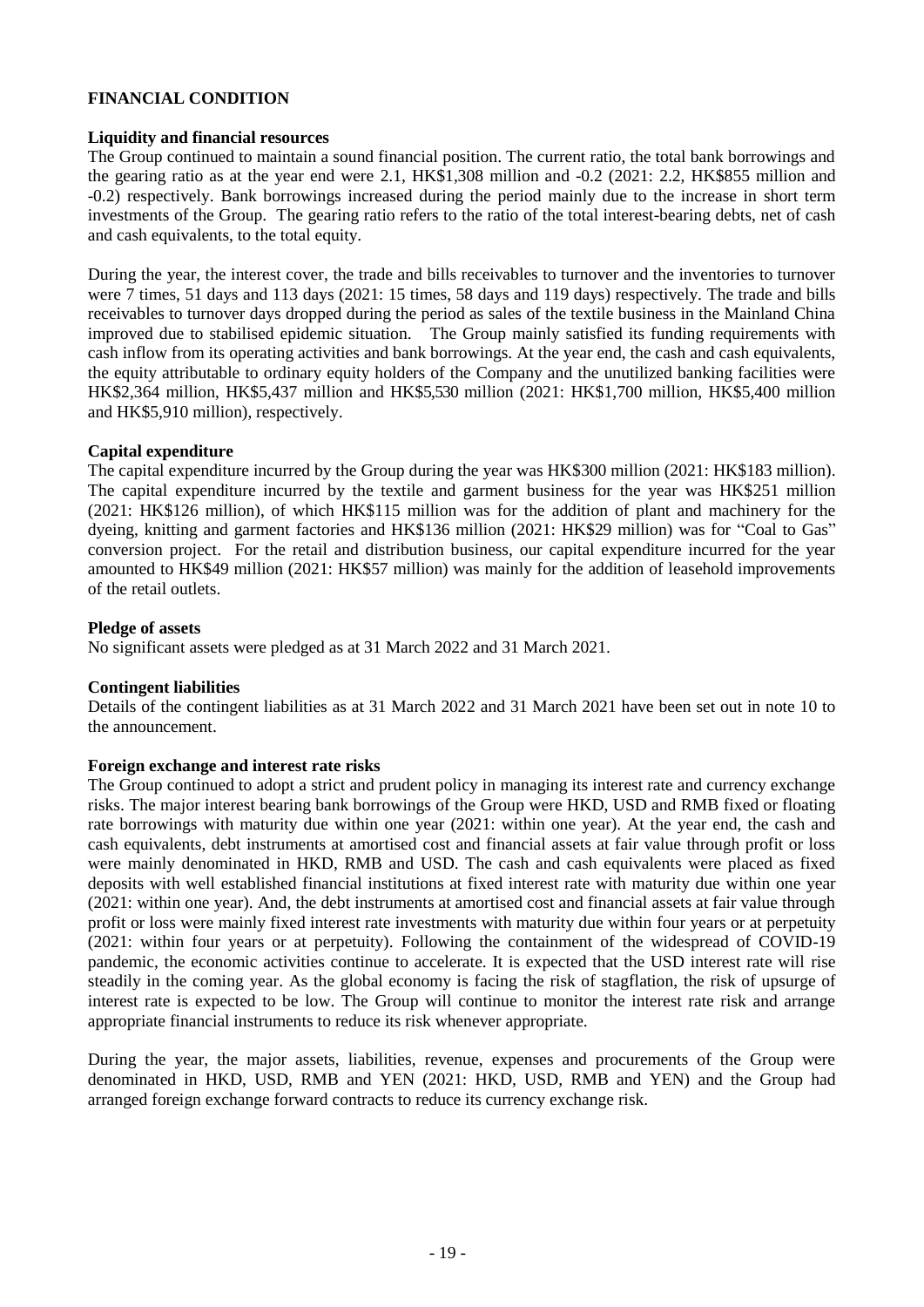#### **HUMAN RESOURCES**

At the year end, the Group had about 12,427 (2021: 12,536) employees in the Greater China. The remuneration of the employees was largely based on industry practice and the performance of individual employee.

# **CORPORATE SOCIAL RESPONSIBILITY**

As a responsible corporate citizen, the Group has been active in participating in charitable donation, caring for the needy people and supporting and sponsoring educational and environmental protection activities. In addition, we also encourage our employees, customers and business partners to partake in the aforesaid activities with a view to developing a better future for our community.

During the year, some of the activities/organisations the Group participated in / donated or sponsored to were:

- (1) Educational Fund in Dongguan City of Guangdong Province ;
- (2) The Community Chest of Hong Kong " Love Teeth Day";
- (3) The Community Chest of Hong Kong " Green Low Carbon Day";
- (4) Evangelical Lutheran Church Social Service Hong Kong;
- (5) The Hong Kong Council of Social Service "Caring Company"; and
- (6) Hong Kong Red Cross "Red Twinkle Star Campaign 2021" .

The Group believes that the development of a better future for our community relies on the participation of people, corporations and the government. Therefore, we will continue to invest resources in all major social, educational and environmental protection activities to strive for a better future for our community.

# **OUTLOOK**

The business environment remains challenging. The COVID-19 outbreak is still not under control in many places of the world and the implementation of strict preventive measures affects our business, especially retail and distribution business. Under this environment, the Group has devoted more resources to e-commerce. During the year, increasing sale in retail and distribution business is contributed by online e-commerce sale with satisfactory profit.

In general, some major economies have resumed their economic activities and the global economy recovered steadily. The Group will keep maintaining a strong cash flow to meet future challenge and continue to enhance business market share. During the year, the Group has established new sale outlets in Indonesia to expand our market share in Southeast Asia. In the foreseeable future, the Group will continue to seek opportunities in Southeast Asia in order to diversify business weight.

# **PURCHASE, REDEMPTION OR SALE OF LISTED SECURITIES OF THE COMPANY**

Neither the Company, nor any of its subsidiaries purchased, redeemed or sold any of the listed securities of the Company during the year.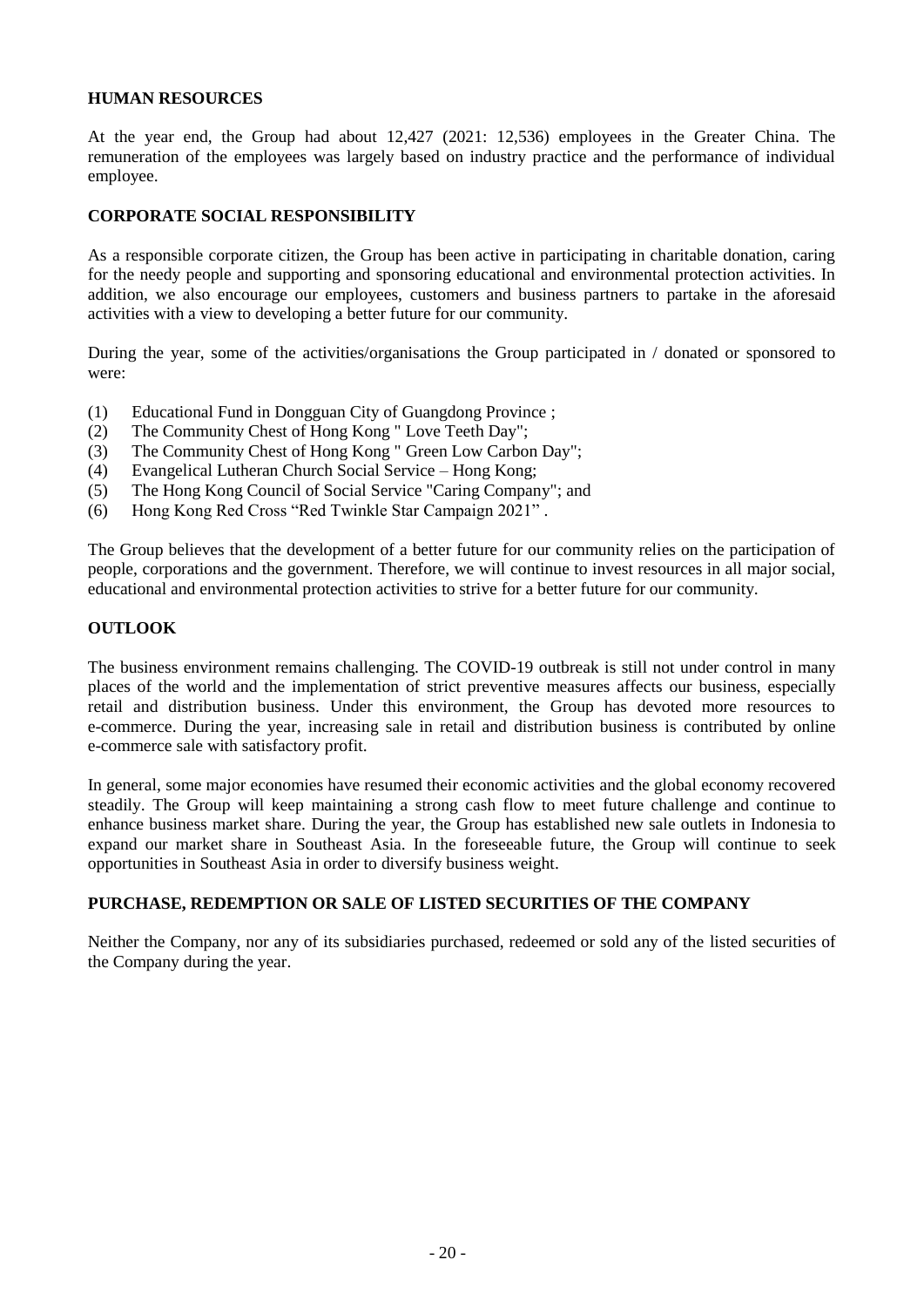# **AUDIT COMMITTEE**

The Company has established an audit committee (the "Audit Committee") in compliance with Rule 3.21 of the Listing Rules. The members of the Audit Committee comprise the three independent non-executive directors of the Company, namely Mr. Law Brian Chung Nin, Mr. Au Son Yiu, and Mr. Cheng Shu Wing. The Audit Committee is chaired by Mr. Law Brian Chung Nin, a qualified accounting professional.

The terms of reference and duties have been laid down as guidelines for the Audit Committee. The principal duties of the Audit Committee include the review and supervision of the financial reporting processes and internal controls of the Group. During the year, the Audit Committee held six meetings to review the internal controls and financial reporting matters and provide recommendations to the Board. For this fiscal year, the Audit Committee has reviewed and discussed with the management the consolidated financial statements of the Group.

The Committee has also met with the external auditors of the Company and reviewed the accounting principles and practices adopted by the Group and the annual results of the Group for the year.

#### **CORPORATE GOVERNANCE**

In the opinion of the directors, the Company complied with all the code provisions set out in the Corporate Governance Code (the "CG Code") contained in Appendix 14 of the Listing Rules throughout the financial year, except for the following deviation:

Under code provision  $F.2.2^{\text{(Note)}}$  of the CG Code, the chairman of the Board should attend the annual general meeting of the Company.

The chairman of the Board has delegated the duty of attending the annual general meeting to one of the executive directors of the Company. The chairman considers the executive director a suitable person for taking up such duty as the executive director has good knowledge in each operating segment of the Group.

Note: The code provision numbers in the CG Code have been re-arranged with effect from 1 January 2022. This code provision was formerly E.1.2.

# **MODEL CODE FOR SECURITIES TRANSACTIONS BY DIRECTORS OF LISTED ISSUERS (THE** "**MODEL CODE**"**)**

The Company has adopted the Model Code of the Listing Rules as the Company's code of conduct for dealings in securities of the Company by the directors. Based on specific enquiry of the Company's directors, they have all complied with the required standard set out in the Model Code throughout the year.

### **SCOPE OF ERNST & YOUNG**

The figures in respect of the Group's consolidated statement of financial position, consolidated statement of profit or loss, consolidated statement of comprehensive income, and the related notes thereto for the year ended 31 March 2022 as set out in this preliminary announcement have been agreed by the Company's auditor, Ernst & Young, to the amounts set out in the Group's draft consolidated financial statements for the year. The work performed by Ernst & Young in this respect did not constitute an assurance engagement in accordance with Hong Kong Standards on Auditing, Hong Kong Standards on Review Engagements or Hong Kong Standards on Assurance Engagements issued by the Hong Kong Institute of Certified Public Accountants and consequently no assurance has been expressed by Ernst & Young on this preliminary announcement.